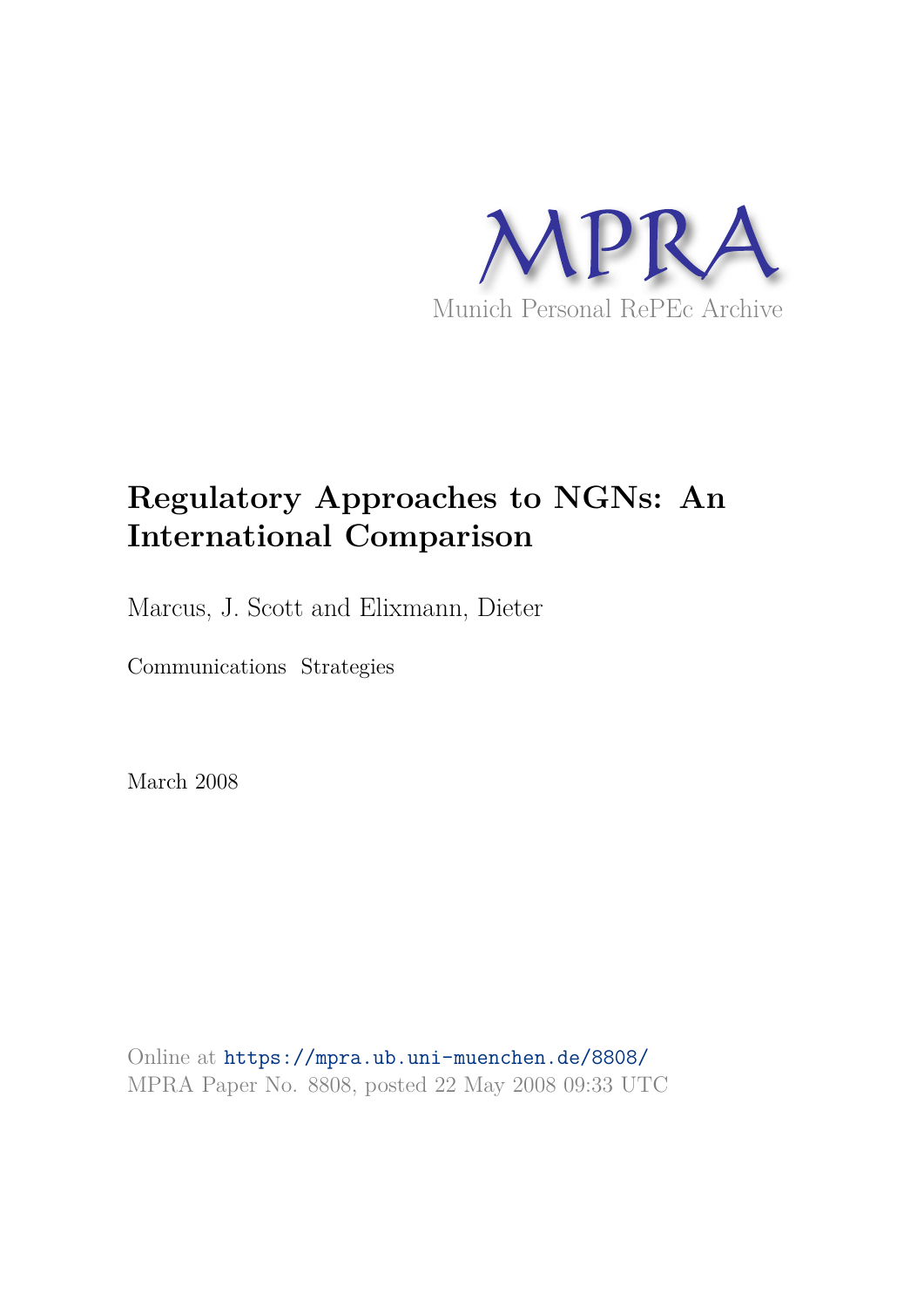# Regulatory Approaches to NGNs: An International Comparison

**J. Scott MARCUS & Dieter ELIXMANN** 

WIK-Consult GmbH, Bad Honnef

*Abstract:* The emergence of Next Generation Networks (NGNs) raises profound challenges for regulators everywhere. Different regulatory authorities have approached these problems in strikingly different ways, depending in part on the overall regulatory milieu in which they operate, and in part on the nature of the NGN migration envisioned by major market players. Also, the NGN core network raises significantly different issues from those of the NGN access network. The migration to NGN raises many of the same issues that were already on the table as a result of the broader migration to IP-based services, notably in regard to the de-coupling of the service from the underlying network. To these concerns are added profound questions related to the nature of market power. Will NGNs enable new forms of competition? Will competitive bottlenecks remain, especially in the last mile? Will NGN enable new forms of bottlenecks to emerge, especially in the upper layers of the network, perhaps as a result of new IMS capabilities? Regulators in the UK, Netherlands, Germany, Japan and the United States have been forced to deal with these issues due to relatively rapid migration to NGNs proposed by their respective incumbent telecoms operators. Many of the same issues are also visible in the recommendations that the European Commission finalised on 13 November 2007 as part of the ongoing review of the European regulatory framework for electronic communications. In this paper, we compare and contrast the many regulatory proceedings that have been produced by these regulatory authorities.

*Key words:* Regulation; Next Generation Networks; access network; core network; all-IP; competition; market power; international comparison.

echnological and market forces are driving network operators and electronic communication service providers throughout the world to **THE EXECUTE THE ENEXT EXECUTE THE ENEXT ARE ENTERT AT A FIRE A THE MOVE OF THE MOVE OF THE MOVE OF THE MOVE OF THE MOVE OF THE MOVE OF THE MOVE OF THE MOVE OF THE MOVE OF THE MOVE OF THE MOVE OF THE MOVE OF THE MOVE OF TH** on the Internet Protocol (IP)<sup>1</sup>. In most of the world, the resultant networks are referred to as "Next Generation Networks" (NGNs). In the United States, people more often speak of convergence rather than of NGN, but the technological and market drivers are essentially the same.

-

<sup>1</sup> IETF, Internet Protocol: Darpa Internet Program Protocol Specification, RFC 791, September 1981.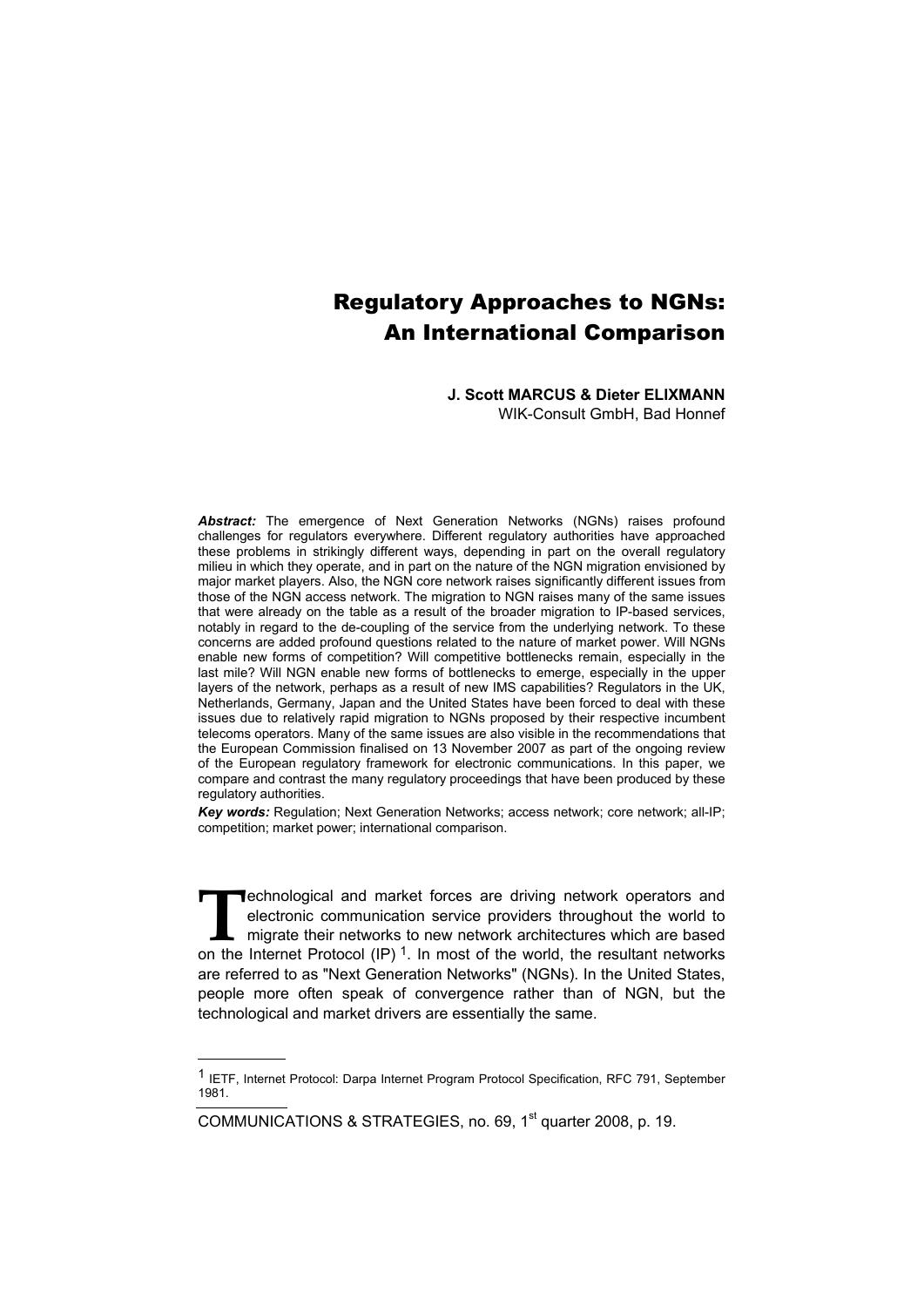At an abstract level, one might imagine that a change in underlying technology would have little impact on regulation  $2$ ; however, this evolution to NGN implies substantial changes throughout the entire value chain of electronic communications service provision, and thus implies significant challenges for regulators. Different regulators in different countries are finding somewhat different solutions to these challenges.

NGNs can be viewed as comprising an "NGN access network" and an "NGN core" <sup>3</sup>. The "Internet Protocol" (IP) is central to both.

NGN access in the fixed network is initially broadband access (based on the copper loops between the Main Distribution Frame (MDF) and the end user's home), but is in the process of being enhanced over time in many countries to provide higher speed using fibre-based technology such as "Very High Speed DSL" (VDSL; Fiber–to-the-Cabinet, FTTC) or "Fibre-tothe-Building/Home" (FTTB/H) and possibly also enhanced security and improved ability to distinguish among different "Quality of Service" (QoS) requirements. For cable networks, it is already often the case that the only voice service is IP-based, and the day is rapidly approaching where this will be the case for telephony networks as well. For mobile networks, the migration to IP voice is more complex.

Where the access is evolving to FTTC/VDSL or FTTB/H, traditional remedies become difficult to apply. For VDSL, the natural point of interconnection (PoI) for purposes of network access moves from the MDF to the far more numerous street cabinets; however, access to street cabinets is potentially difficult and costly, calling into question the practicality of Local Loop Unbundling (LLU) as a competitive remedy. For fibre-based deployments to the building, many challenges exist regarding (access to) inbuilding wiring, and uncertainties as to what might appropriately be done to unbundle "Passive Optical Network" (PON) solutions, again calling into question the practicality of LLU as a procompetitive regulatory remedy 4.

-

<sup>2</sup> Indeed, technological neutrality is ostensibly a core tenet of European regulation.

 $3$  From a technical perspective, the architecture of an electronic communications network usually also includes a third layer, a so called "backhaul network" located in between the access network (in traditional networks called the local loop) and the core network. The migration to NGN actually affects all three layers: access, backhaul, and core network. This distinction can be ignored for the purposes of this paper.

<sup>4</sup> Bitstream access seems to be far less problematic in connection with VDSL and FTTB/H solutions; also point-to-point fibre introduces fewer problems with unbundling than PON architectures; however, with the migration to NGN, new network locations for bitstream access are likely as well as new "layers" for bitstream access (*e.g.* Ethernet).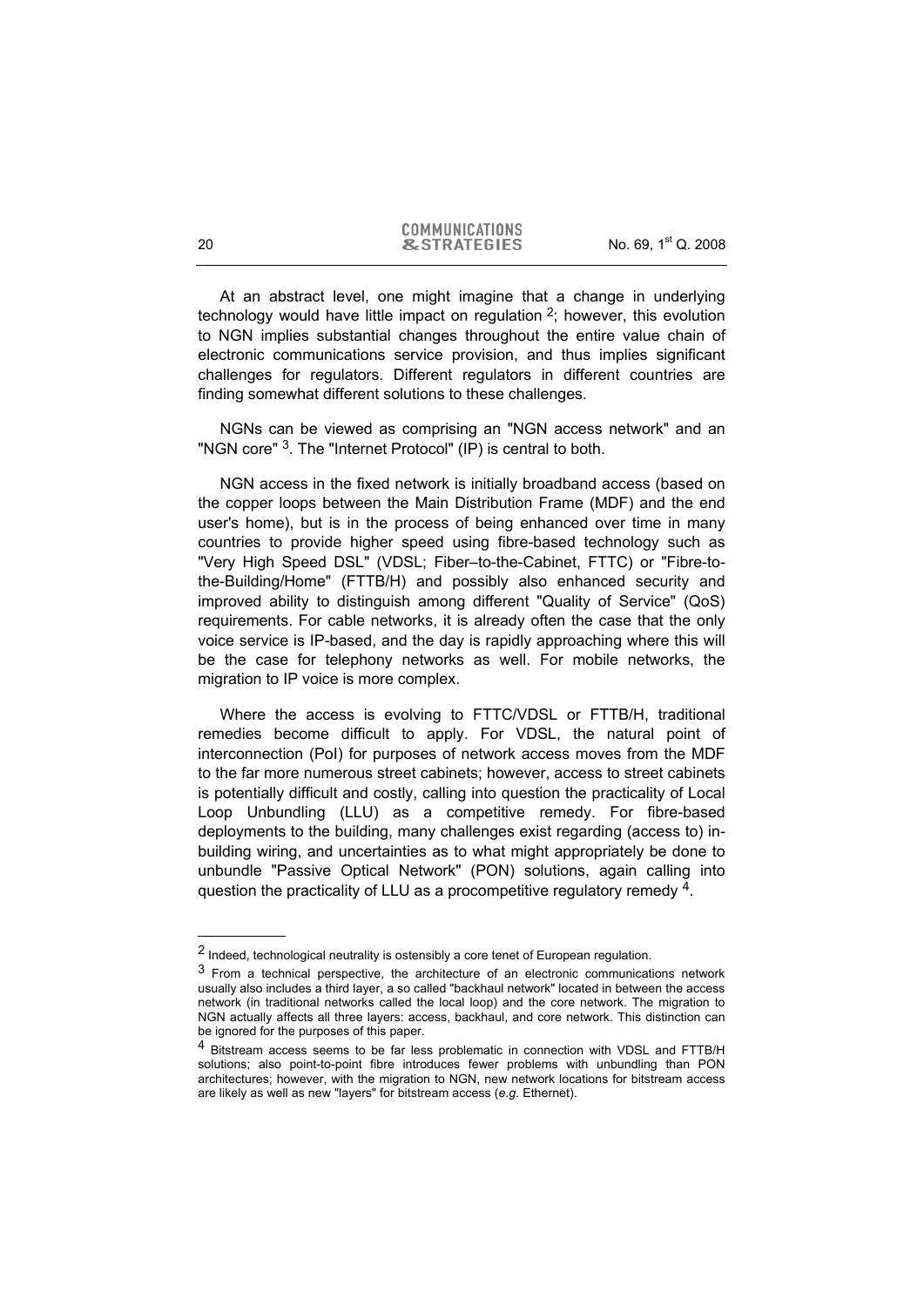In the NGN core, the migration to IP will serve to decouple the application from the (transport and control) network (layer), facilitating triple-play service provision and also enabling third party application service providers to compete with the operator of the physical network in the provision of services. At the NGN core, key regulatory challenges revolve around interconnection rather than access. The two are interrelated, but they are not at all the same. For purposes of this paper, interconnection can be viewed as the ability of one network operator to enable its customers to communicate with the customers of another network operator; access can instead be viewed as the use by one network operator of certain capabilities of another network operator as a component of the former's service, and in support of the former's customers. In other words, with access one operator effectively leases capacity from another.

A range of additional regulatory issues have emerged, many of which are already present as IP becomes an increasingly central component of the architecture of the network: the degree to which access to emergency services should follow traditional models, the degree to which lawful intercept (authorized wiretapping in support of law enforcement and national security) should be supported, data retention issues, and so on.

Different countries have considered these issues, but the pace of regulatory proceedings has been conditioned in each case by developments and market evolution in that country. In the UK, British Telecom (BT) is moving rapidly to replace the PSTN core entirely with an NGN core; however, little change is expected in the near term as regards the access network. In both the Netherlands and in Germany, the incumbents (KPN and DTAG) are moving rapidly to replace all (as in the Netherlands) or substantial parts (as in Germany) of the traditional fixed access network with a FTTC/VDSL-capable network. In France, the incumbent as well as its competitors are moving quickly to deploy FTTB/H in a number of major metropolitan areas. In Japan, FTTB/H deployment has been very successful, with many of the deployments undertaken by third parties other than the incumbents (NTT East and NTT West). In the U.S., incumbent operators AT&T (with FTTC) and Verizon (with FTTB) have made substantial investments in deploying fibre nearer to their respective customers.

The results have also been diverse, reflecting differences in the respective markets, and also in the style and philosophy of the respective regulatory authorities. Within the European Union, these differences are likely to gradually converge over time.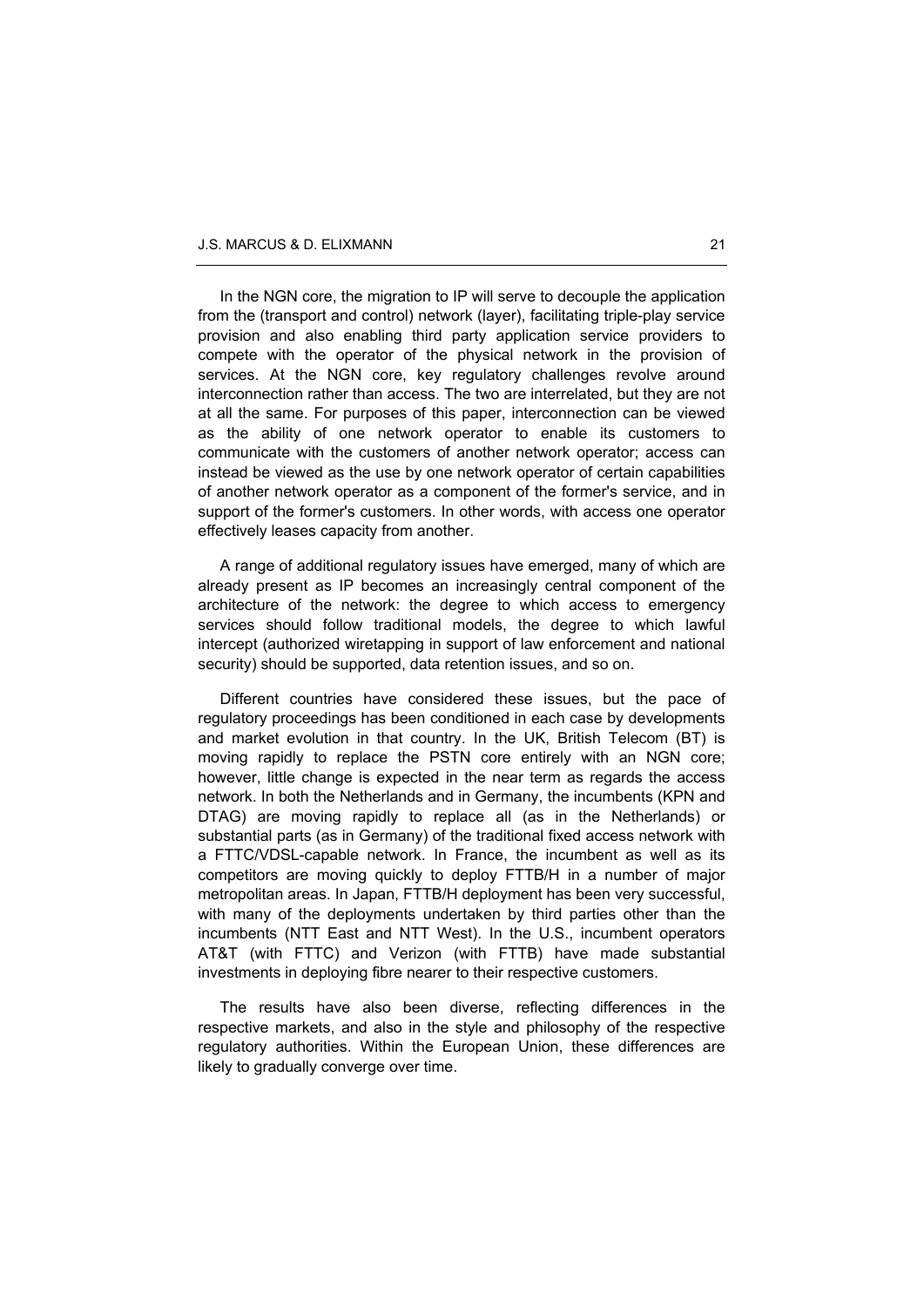The  $2^{nd}$  Section of this paper considers the various regulatory challenges that NGN raises at an overall, theoretical level. The  $3<sup>rd</sup>$  Section considers market evolution and regulatory developments in five key arenas: the United Kingdom, the Netherlands, Germany, Japan, and the U.S. The  $4<sup>th</sup>$  Section seeks to systematically compare the regulatory outcomes. The 2<sup>nd</sup> Section thus addresses what, in principle, should be done; the  $3<sup>rd</sup>$  and  $4<sup>th</sup>$  Sections discuss what has been done, with particular emphasis on access and interconnection. The last Section comprises our conclusions.

# **E** Regulatory challenges, regulatory goals

This section considers the motivations for regulation of electronic communications, and the degree to which the evolution of the network to an IP-based NGN affects the realization of those objectives. There are a number of specific areas where it is generally accepted that public policy interventions are required to address needs that the market alone would not (HAYEK, 1945). These interventions generally fall in one of three categories:

• Addressing distortions of competition, especially those caused by some form of market power;

• Addressing social needs that the free market might not, typically because the social value exceeds the private value to parties that might otherwise invest;

• Allocating scarce resources that are unique to each country <sup>5</sup>.

The migration to NGN implies numerous challenges to traditional regulation in all three of these areas: market power, public goods, and scarce resources.

#### *Market power*

-

As regards market power, one often hears claims that the evolution of the traditional networks to NGN based networks will eliminate the need to consider market power; however, the reality is considerably more complex. There are factors that suggest that market power might decline over time;

<sup>5</sup> We have discussed this framework at greater length in several previous papers, including MARCUS & HAUCAP, November 2005.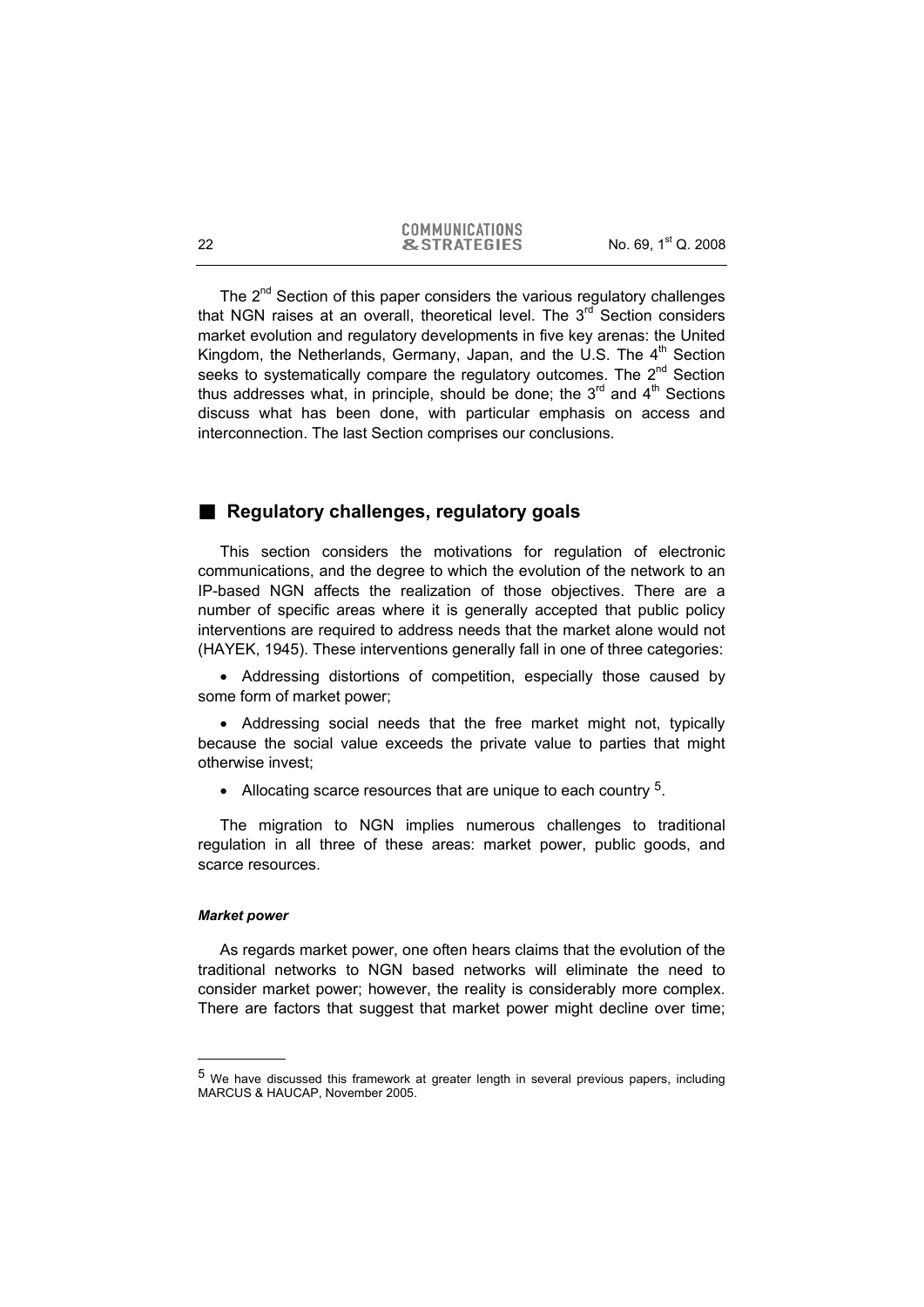j

there are aspects of market power that are unlikely to change much for the foreseeable future; and there are credible risks that new, troublesome forms of market power might emerge. It is impossible to predict at this stage which of these effects will predominate, but it is clearly premature to assume that market power will no longer be a concern.

The ongoing market evolution has the potential to introduce new forms of infrastructure and/or service competition, and thereby to mitigate traditional market power. Unfortunately, some familiar forms of market power are likely to persist well into the future – most notably, access associated with last mile facilities, and with termination of voice telephone calls  $6$ . Last mile facilities continue to be very expensive (sometimes prohibitively expensive) for new entrants to replicate. Civil engineering costs dominate when it comes to running a new connection to the cabinet, the building or the home, whether fibre or copper. Thus, access to already existing infrastructure (e.g. ducts of the incumbent or other market players; sewage pipes) which avoids digging is crucial.

New technologies are creating new possibilities for last mile competition, but the last mile continues to represent a market segment with high initial cost and low marginal cost, where only a very limited number of telecommunications companies will find it cost-effective to create and maintain network infrastructure.

Another instance where traditional market power is likely to carry forward is the termination monopoly. The termination monopoly is the ability of a network to demand surprisingly high termination fees in order to complete services, especially voice calls, to a device with a telephone number. Some have suggested that the migration to NGN will ameliorate the termination monopoly, due to the inherent routing capabilities of IP  $^7$ ; unfortunately, this is a pipe dream. The termination monopoly exists because in general there is only a single service provider that is capable of terminating a voice telephone call to a given telephone number. The migration to NGN will not in and of itself change the termination monopoly at all.

<sup>6</sup> See ERG, ERG Consultation Document on Regulatory Principles of NGA, (ERG (07) 16, 2007. See also Ofcom, Regulatory challenges posed by next generation access networks, 23 November 2006.

<sup>&</sup>lt;sup>7</sup> See Gilbert-Tobin and CRA International, Economic study on IP interworking: White Paper, February 2007.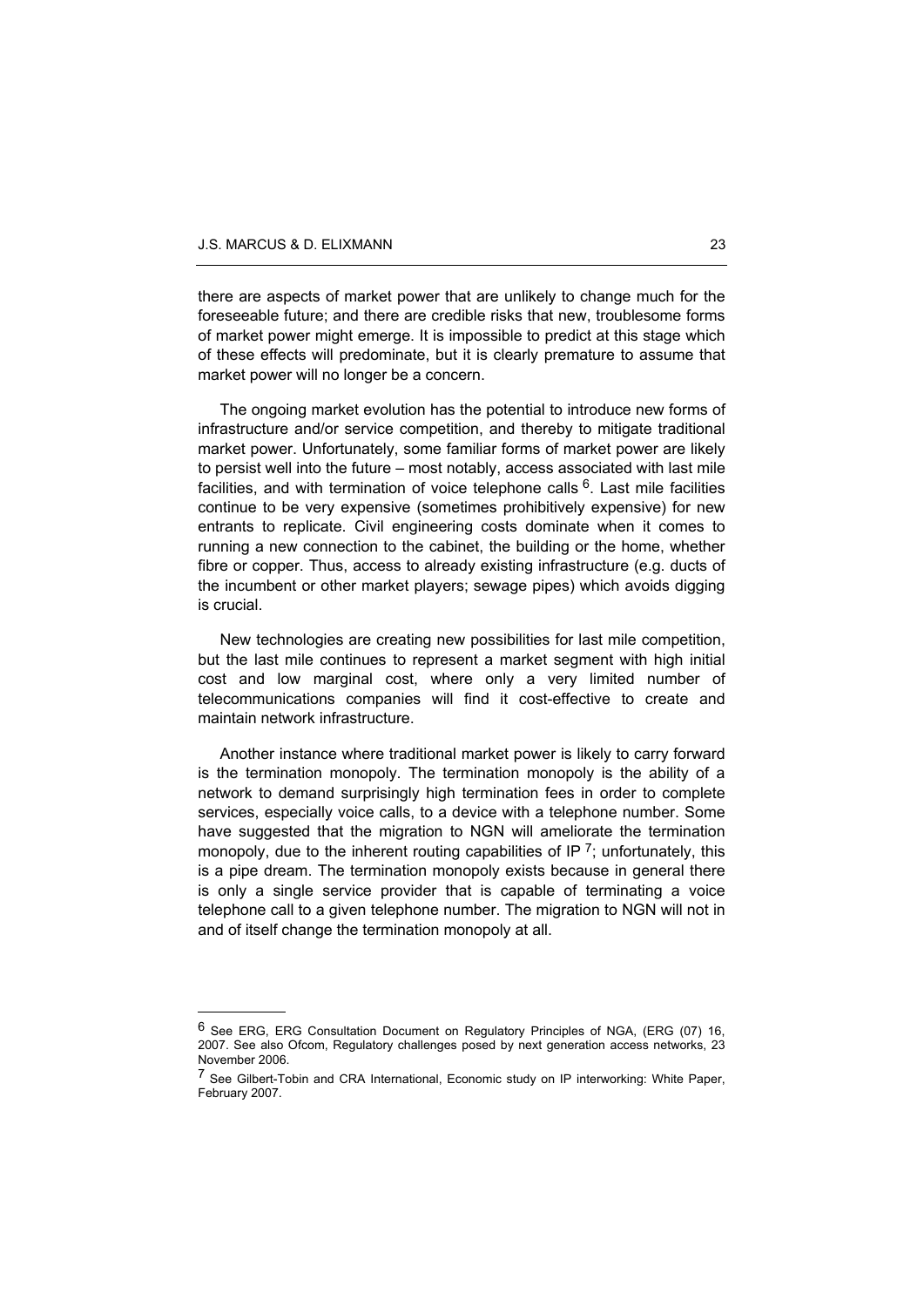#### *Public goods: access to emergency services, lawful intercept*

Regulation today in most developed countries mandates that certain electronic communications service providers offer a number of capabilities that they would not be motivated to offer on their own initiative. Two notable examples that have featured prominently in the discussion of Voice over IP (VoIP)  $8$  in most countries are (1) access to emergency services, and (2) the ability to conduct lawful intercept (wiretapping).

Access to emergency services is problematic because VoIP services need not be fixed to a single geographic location – they can easily move around. This nomadicity is somewhat different from mobility; the latter implies the ability for the end user to move (possibly at high speed) while a communications session is in progress, while the former denotes the more limited ability for the end user's location to change between sessions. Nonetheless, nomadicity poses profound challenges as regards access to emergency services, inasmuch as the existing solutions assume that fixed services are truly fixed. Emergency services need to know the caller's location, not only to send emergency response crews to the right address, but also to connect to the responders responsible for the caller's geographic area (the "Public Safety Answering Point", or PSAP) in the first place. Technical solutions are emerging; however, for the foreseeable future, access to emergency services on the part of nomadic VoIP users is likely to be subject to failure modes and inaccuracy.

Lawful intercept represents another problematic case. Traditional solutions in the fixed network once again have tended to rely on the inherent characteristics of the PSTN. In an IP-based network, reliably capturing the right data, without needlessly compromising the privacy of other users, is likely to add expense and complexity.

#### *Scarce resources: numbering*

-

The migration to independent VoIP offerings, rather than the move to NGN generally, has raised concerns in the area of numbering. The use of telephone numbers has been quite contentious in Europe as VoIP has

<sup>8</sup> In this paper we use the term VoIP in a very broad sense, i.e. it can be *e.g.* Voice over Broadband (with particular quality features) or Voice over (best effort) Internet. The crucial issue here is that a packet based infrastructure with a specific addressing and routing functionality is involved.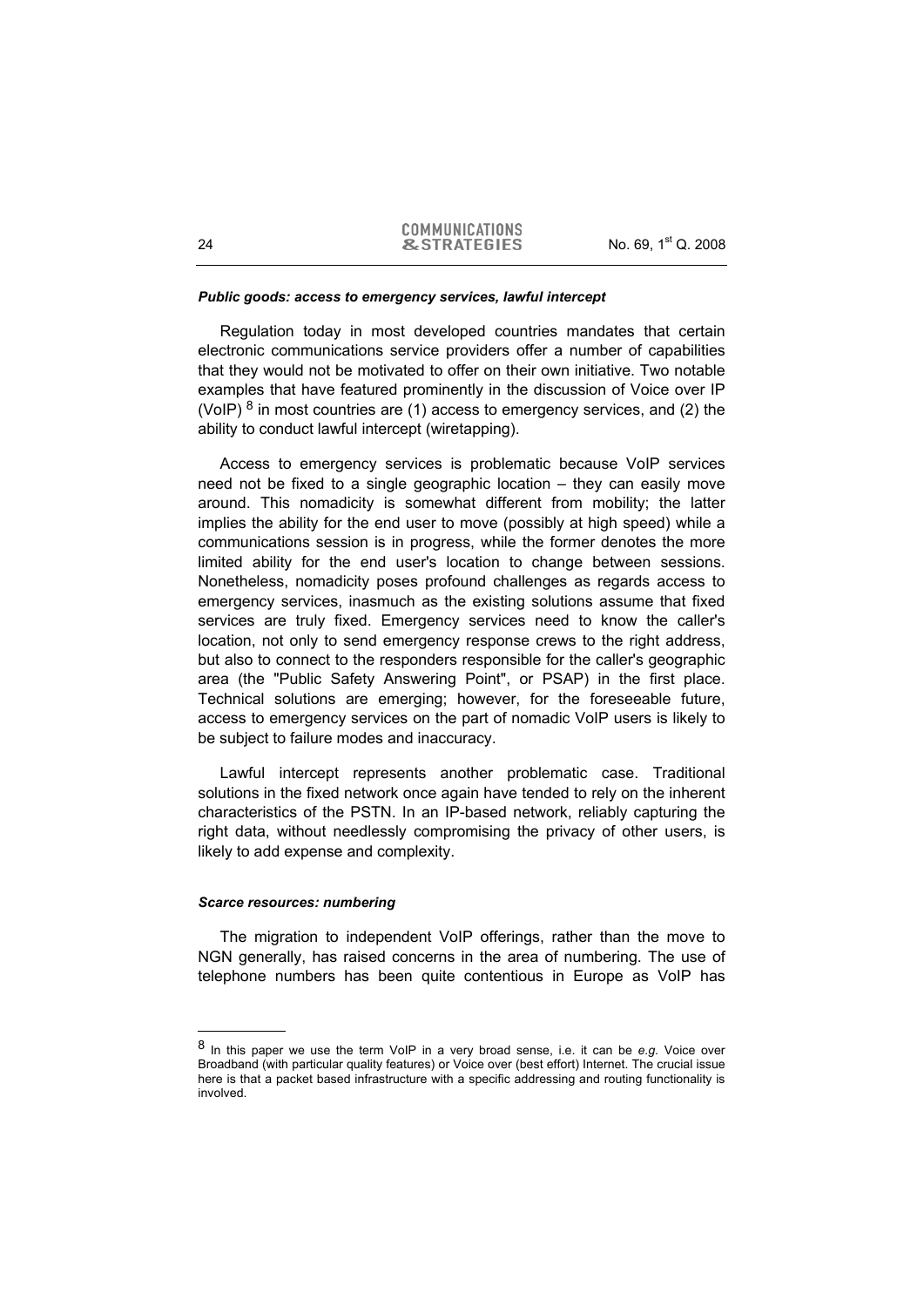gained in prominence, but scarcely at all in the United States <sup>9</sup> due to differences in retail and wholesale pricing arrangements. In Europe, there has been much debate as to whether VoIP service providers should qualify for geographic numbers, and thus potentially for local calling rates <sup>10</sup>. In many European countries, local calls are priced lower than national calls.

## ■ Many lands, many proceedings, many results

The emergence of NGN is playing out differently in different countries. In some, it is primarily a migration of the core; in others, primarily a migration of the access network; and in still others, a migration of both core and access. This difference frames the regulatory discussion quite differently. At the same time, the countries that have had to deal with the issue first have regulatory authorities with somewhat different traditions from one another; moreover, the relationship between the national government and the historic incumbent operator is significantly different among these countries.

All of these different circumstances, and probably others as well, have led to a different sequence of regulatory proceedings in different countries, and to different and sometimes conflicting decisions among them.

In this chapter, we consider regulatory proceedings relevant to NGNs in the UK, the Netherlands, Germany, Japan, and the United States in that order. In the interest of brevity, we primarily address access and secondarily interconnection, leaving aside many other fascinating regulatory challenges.

#### **The United Kingdom (UK)**

j

In many respects, regulatory proceedings in the UK were the first to deal with issues of Next Generation Networks. BT's ambitious plans necessitated a comprehensive response on Ofcom's part.

<sup>&</sup>lt;sup>9</sup> The RBOCs raised the issue to the North American Numbering Council (NANC) a few years ago, but it was not felt to be a significant concern.

<sup>&</sup>lt;sup>10</sup> A number of European countries introduced a specific non-geographic number range for VoIP calls. Consumers appear, however, to have a strong preference for geographic numbers. For more details see ELIXMANN, MARCUS & WERNICK (2008).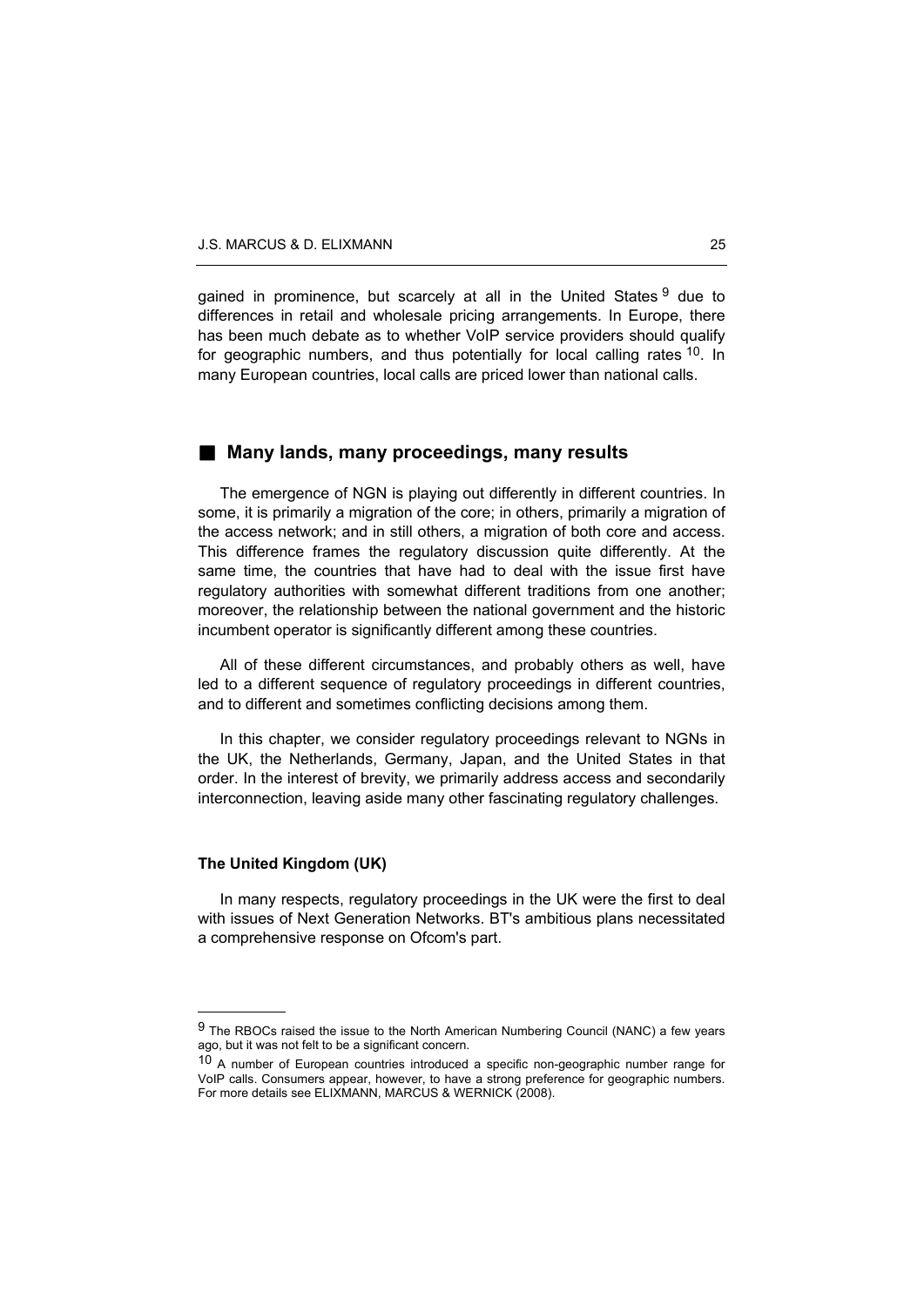In 2004, British Telecom (BT) announced its intent to migrate its entire network to an IP-based Next Generation Network, the 21st Century Network  $(21CN)$  <sup>11</sup>. The 21CN is a single IP and DWDM-based network that will carry both voice and data <sup>12</sup>. In most respects, the technology that they intend to use (Dense Wave Division Multiplexing [DWDM], DiffServ, MPLS traffic engineering, and VoIP) is straightforward, mature and unadventurous. At another level, the initiative was rightly seen from the first as breathtaking, primarily for its scope. A rapid roll-out was envisioned for 21CN, coupled with a complete replacement of BT's PSTN operations in the UK. The actual pace of deployment has been notably more mellow, but is nonetheless impressive. BT hopes that this evolution will enable them to (1) transform the customer experience, (2) accelerate time-to-market for new services, and (3) eliminate about a billion British pounds per year in operating expense.

The UK regulatory discussion entails an element that so far is nearly unique in European regulation (although the European Commission has recently proposed to make it a standard regulatory remedy): a set of agreements or undertakings between BT and Ofcom to largely separate BT's wholesale operations from its customer-facing retail operations, and to ensure that BT cannot discriminate against its wholesale customers (who are also its retail competitors)<sup>13</sup>. BT made legally enforceable commitments 14 to provide a range of access services to competitors on a nondiscriminatory equivalence of input basis. Ofcom defines equivalence of input (EoI) as "[…] a requirement for BT to make available the same SMP products and services to others as it makes available to itself, at the same price, and using the same systems and processes". EoI obligations would be applicable "[…] when the cost is proportionate, and in particular [to] all new

-

http://www.ofcom.org.uk/consult/condocs/sec155/sec155.pdf.

<sup>&</sup>lt;sup>11</sup> BT's plans are extensively documented in various public documents, starting with their web site, at http://www.btplc.com/21CN/index.htm.

 $12$  See:

http://www.btglobalservices.com/business/global/en/business/business\_innovations/issue\_02/c entury\_network.html.

<sup>13</sup> See: http://www.ofcom.org.uk/media/news/2005/06/nr\_20050623 and: http://www.ofcom.org.uk/consult/condocs/telecoms\_p2/statement/main.pdf. See also: Ofcom, 2005a.

<sup>14</sup> BT offered undertakings in lieu of a reference by Ofcom under the Enterprise Act. The undertakings are thus pursuant to competition law, and operate in a parallel and complementary fashion to Ofcom's *ex ante* sector-specific regulation. See:

BT's commitments appear as Annex A to Ofcom's *Strategic Review*.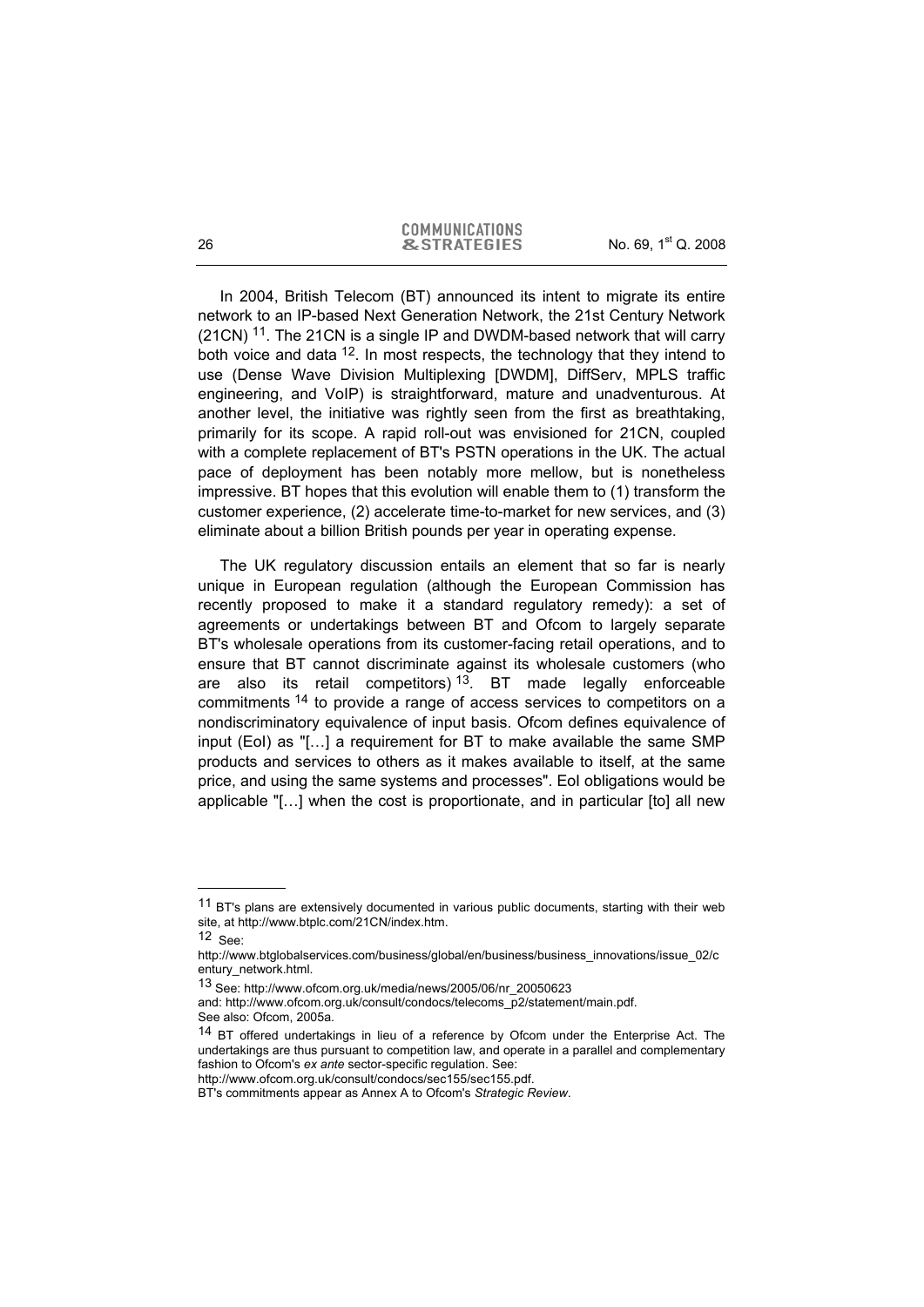wholesale SMP products, processes and systems, and therefore to all new SMP products delivered over 21CN". <sup>15</sup>

BT has not been broken up, but a substantial "Chinese Wall" has been established between BT's Openreach access services division and the rest of BT. Openreach has a separate management team with substantial autonomy, and some 30,000 employees who have their own uniforms and their own branding. Notably, their bonus plans are based on Openreach objectives, and are decoupled from the price of BT group stock. An Equality of Access Board monitors Openreach's compliance with its commitments to provide equality of access 16.

From a public policy perspective, this is a promising but still unproven approach. To the extent that Functional Separation is effective, the provision of wholesale services on a nondiscriminatory basis should be self-enforcing, thus easing the burden on the regulator and also providing BT with greater flexibility to respond to market demands. Many feel that it is a promising way to side-step a range of regulatory issues as the network evolves to an NGN. At the same time, many open questions remain as to how effective these arrangements will prove to be over time; the degree to which information about BT OpenReach's wholesale customers' plans will really be kept confidential from the portions of BT that compete with those wholesale customers; and whether this fairly intensive and intrusive remedy is really warranted.

The UK is unusually liberal in its policies toward geographic telephone numbers. UK numbers are not strongly tied to a particular geographic location, nor for that matter to the UK. This has been a boon to providers of "nomadic" VoIP service – services that can be utilized from a location other than the user's home location. The UK also provides for non-geographic numbers, but in the UK – as elsewhere in Europe – there is negligible demand for non-geographic numbers for standard consumer VoIP services.

Ofcom has conducted a vast number of regulatory consultations that are linked to BT's migration to NGN. Key themes of these consultations have been access and interconnection arrangements; changes in BT's Weighted Average Cost of Capital (WACC); and joint planning between BT and its competitors during the migration. Taken as a whole, the interconnection

-

<sup>15</sup> Ofcom, 2005b (hereinafter Further Consultation), section 1.21.

<sup>16</sup> See: http://www.openreach.co.uk/orpg/aboutus/aregulatedbusiness.do.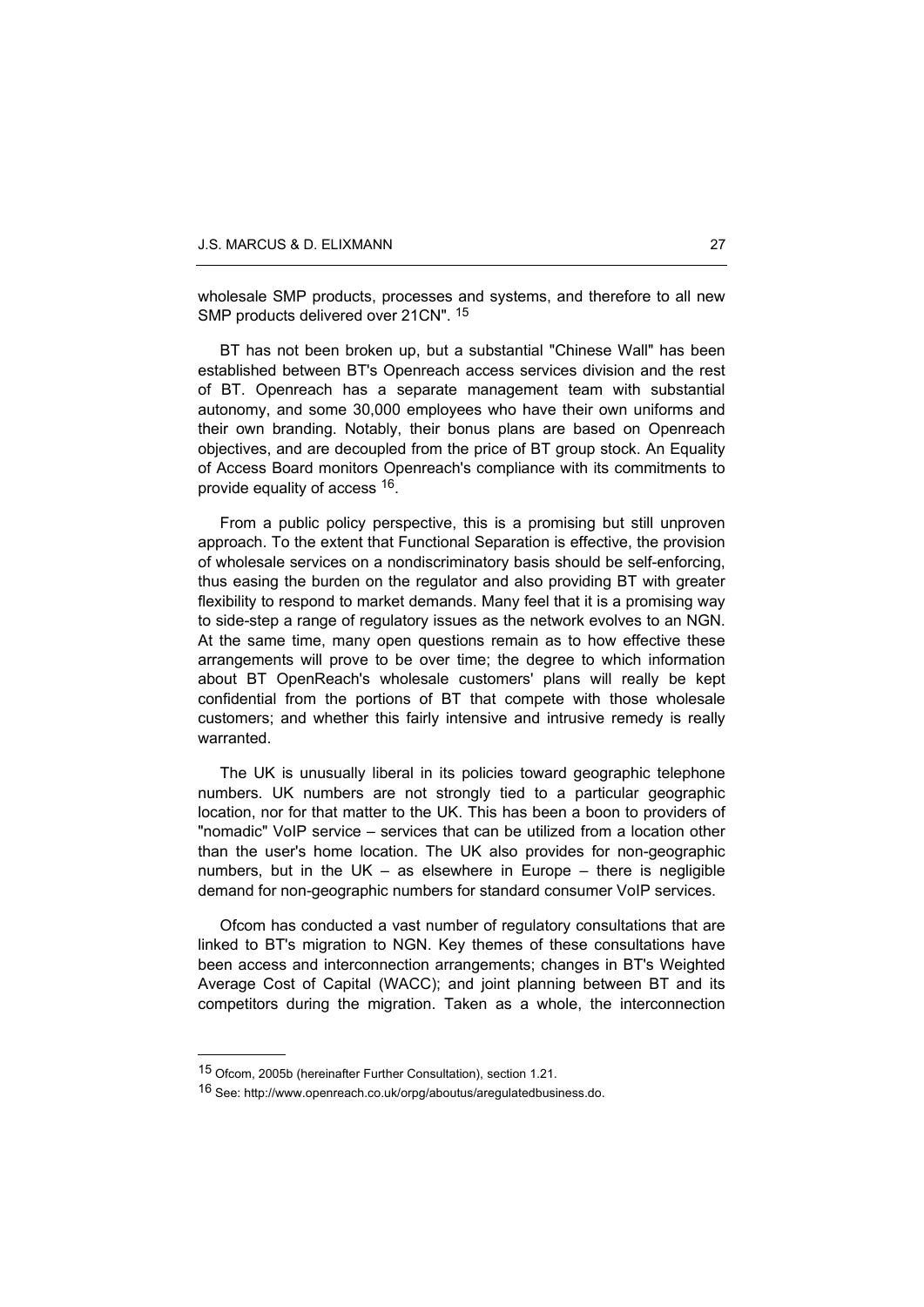discussion in the UK has been surprisingly "retro", largely focussed on narrowband voice interconnection in the context of traditional Calling Party's Network Pays (CPNP) arrangements.

### **The Netherlands**

In the Netherlands, the incumbent (KPN) intends to rapidly phase out existing access arrangements in favour of FTTC/VDSL deployments. The migration is to be funded in large part by revenues generated by selling central offices (Main Distribution Frame locations) that will no longer be needed. Much of the discussion in the Netherlands has centred on this drastic proposed reduction in the number of access locations, and on its implications in terms of stranded investment on the part of alternative operators. KPN's current network infrastructure in the Netherlands consists of about 28,000 street cabinets and about 1,350 Main Distribution Frames (MDFs). Figure 1 provides a high level view of the new All-IP network that KPN is about to introduce in the Netherlands <sup>17</sup>. KPN's All-IP network will consist of five distinct network layers: the access network (local loop), the metro access network, the metro core network, the backbone, and the IP-Edge network.

The original network deployment plan comprises the following features: the existing copper loop between the cabinet and the Main Distribution Frame (MDF) will be replaced or overbuilt by fibre. The number of street cabinets will remain constant at about 28,000, but street cabinets will now contain new devices, NG-DSLAMs, that can provide voice, video and data in an integrated way (thus becoming Multi-Service Access Nodes [MSANs]). The street cabinets will be linked to presumably less than 200 Metro Core Locations (MCLs) placed at former MDF locations. The remaining roughly 1,150 MDF locations will no longer be needed. KPN intends to close down these locations and to sell the real estate in order to fund the transition.

OPTA, the regulator for the Netherlands, initially proposed that KPN (1) issue a reference offer for sub-loop unbundling; (2) that KPN not phase out any location without prior notice to concerned parties, with a reasonable transition period for each location; (3) that KPN must continue to offer access at all locations, but could limit the duration in the case of facilities that were scheduled to be phased out.

l

<sup>&</sup>lt;sup>17</sup> The following information rests on OPTA (2006).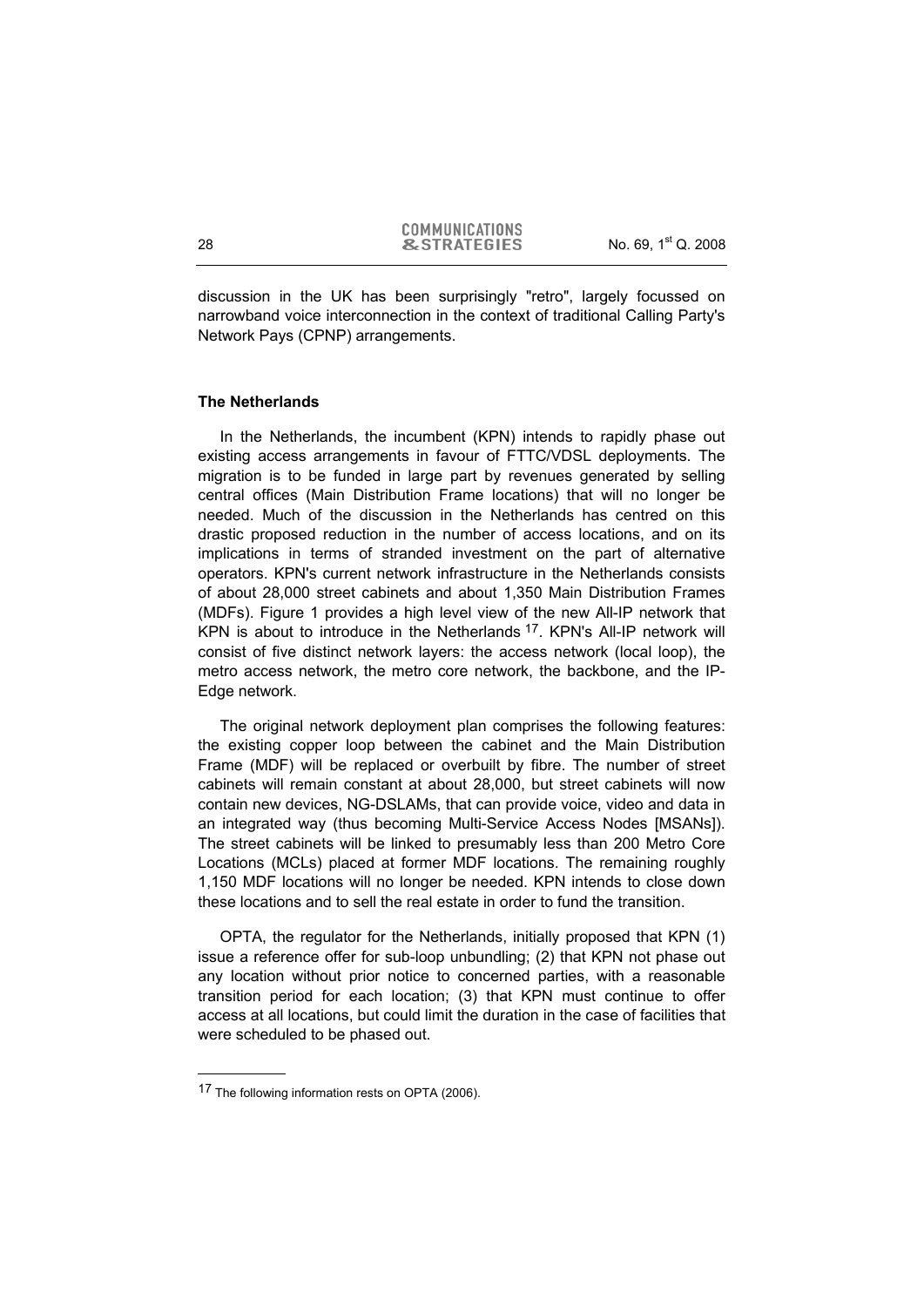j



**Figure 1 - Overview of KPN's planned ALL-IP network** 

*Source: OPTA (2006)* 

A subsequent consultant's study called into question the economic viability of sub-loop unbundling from the street cabinet. Indeed, a competitor would have needed much higher market share than could be realistically expected and/or would have had to be able to increase substantially the Average Revenue Per User (ARPU) due to new services and higher available bandwidths. Consequently, OPTA has essentially abandoned (for the time being) its announced intention to publish policy rules for the phasing out of local loop unbundling from Main Distribution Frames (MDF access) <sup>18</sup>.

OPTA then called on KPN to produce a solution that would be acceptable to all of the parties concerned. On July 15, 2007, KPN and its competitors bbned, Orange and Tele2 signed Memoranda of Understanding "on the principles governing the conditions under which they are prepared to cooperate – in due time – in the phasing out of KPN's MDF locations". In these MoUs, KPN agreed to maintain MDF access for competitors at the 138

<sup>18</sup> OPTA argues that permitting KPN to withdraw MDF access would only be conceivable if market entry possibilities and the continuity of service provision by alternative operators would be sufficiently guaranteed. However, they came to the conclusion that the alternative solutions to MDF access (proposed at that time) might not be sufficient to enable meaningful competition to KPN.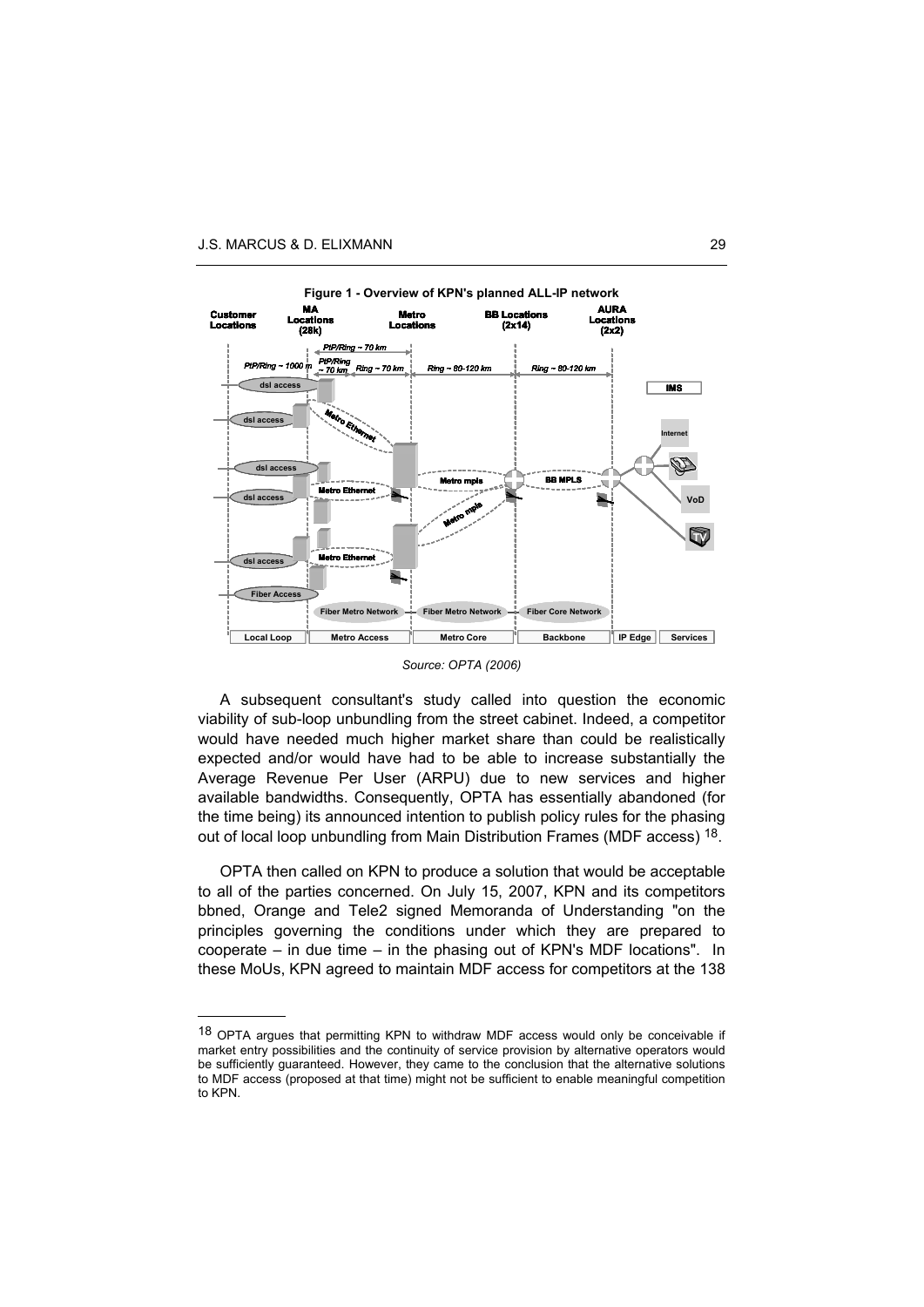currently planned Metro Core Locations and at about 35 other MDF locations. The objective had been to reach agreements by December 15, 2007 with the other market participants, and to further elaborate the existing MoUs with bbned, Orange and Tele2; however, this target was not met as of the end of 2007.

On February 6, 2008, KPN announced a revised MDF migration agreement. After a roundtable discussion on February 7, 2008 with OPTA and all market participants involved, it was agreed that the current MDF related services will be maintained until the middle of 2010, that there will be an improved offering regarding large quality wholesale broadband access, and that a substantial share of MDF locations will be available for unbundled access. Moreover, OPTA has asked market participants to also discuss alternatives like Ethernet access on fibre and interconnecting leased lines (*interconnecterende huurlijnen*).

#### **Germany**

The German discussion has also centred on the question of access arrangements in a future NGN based on FTTC/VDSL deployment. In Germany, rather short average loop length to the customer (below 400 m) makes VDSL a very workable technical proposition. Interconnection has also featured prominently in the German discussion. These access arrangements enable a drastic reduction in the number of Points of Interconnection (PoIs).

DTAG's current network consists of about 7,900 Main Distribution Frames (MDFs) which are entirely accessible on the basis of fibre, and about 290,000 street cabinets. This corresponds to approximately 40 cabinets per MDF. In Germany, the average number of access lines per cabinet is less than 200. DTAG's biggest competitors currently have access to about 3,000 MDFs, representing a coverage of 70 to 80% of the German population. In 2005, DTAG announced plans to deploy fibre between the MDF and the street cabinet (FTTC), and to install VDSL solutions. Geographically, the company will focus these deployments on densely populated areas. As of January 2007, the network deployment covered 12 metropolitan areas with about 5.9 million potential customers. Based on its original plans, DTAG aims to deploy fibre in Germany's 50 biggest cities by 2008.

DTAG has committed to make these investments only if the German government provides a "regulatory holiday" from the obligations to which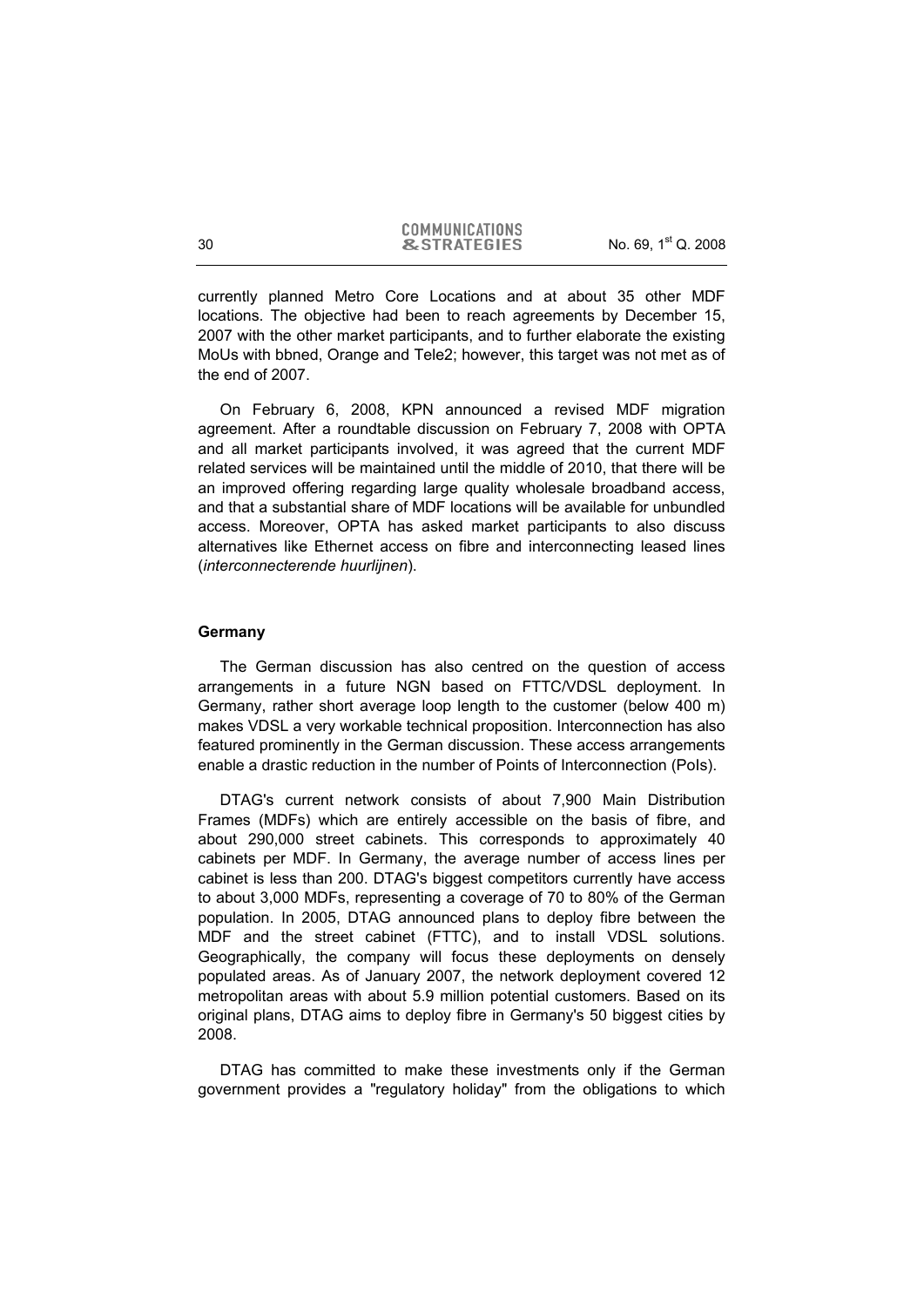DTAG would otherwise be subject to offer wholesale services to competitors at regulated prices based on these new VDSL capabilities. DTAG has argued that its investment warrants protection from regulation because "new products" like IPTV are offered over VDSL. This lobbying has been successful in Germany  $19$ , but has had no traction with the European Commission. The proposal is dead at the European level  $20$ . To date, the German regulator (BNetzA) has not imposed unbundling obligations on DTAG VDSL deployments; they did, however, impose the obligation to make ducts available from the central office to the street cabinet.

This is a complicated game, which will likely take two or three years to play out. As we write this paper in the beginning of 2008, there is no effective competitive access to DTAG's VDSL infrastructure; however, German competitors are discussing the conditions under which there might be a viable business case for deploying their own FTTC/VDSL infrastructure. Moreover, at least one carrier (NetCologne, the regional carrier active in Cologne) has initiated a far-reaching FTTB deployment. NetCologne's business case rests on savings in ULL fees that they would otherwise have paid to DTAG for access to the local loop. Their fees will be eliminated once NetCologne's FTTB network is complete.

In regard to the use of telephone numbers by IP-based voice services, Germany has made geographic numbers available, but only where the user has a relationship (for example, a residence or a business) to the geographic area in question. As in the UK, non-geographic numbers are available, but consumer demand is negligible.

#### **The European Commission's proposals under the review of the regulatory framework**

-

The Commission proposed changes to the European regulatory framework on 13 November 2007. These changes touch on a number of NGN issues.

<sup>&</sup>lt;sup>19</sup> A specific clause has been added to the telecommunications law which can be applied to grant a regulatory holiday to DTAG.

 $20$  The Commission has launched an infringement procedure against Germany the outcome of which is still pending.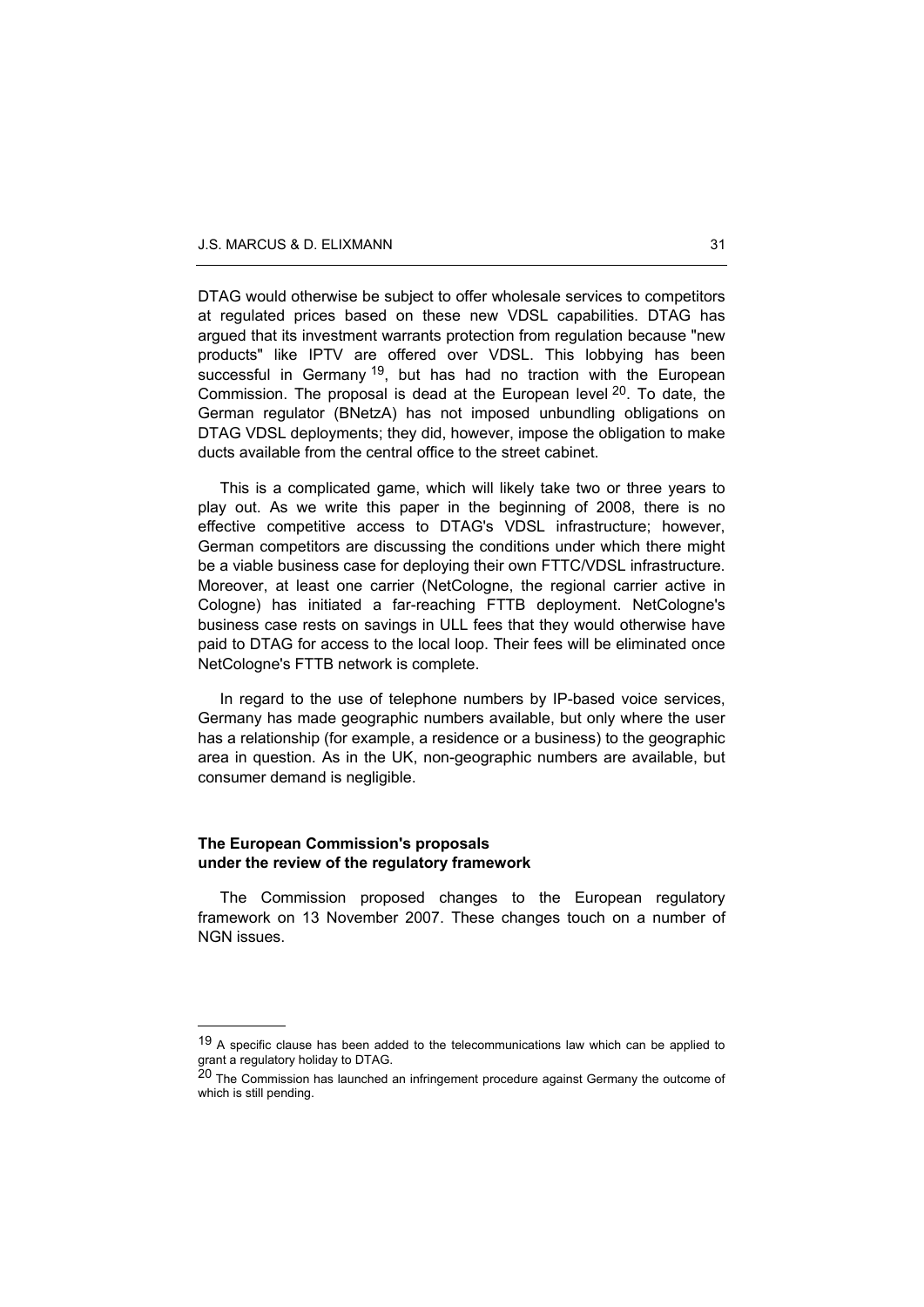In regard to last mile access, the Commission chose to stay the course. They did not propose major changes. The recommendations reemphasize the importance of technological neutrality. In the Explanatory Note to the Commission's revised list of markets where *ex ante* regulation might be appropriate, the Commission notes once again that, while the dial-up Internet access market seems to be distinct from broadband Internet access, they see no basis for treating VDSL or other fibre-based access as a distinct market from other broadband Internet access. They thus reject once again the "regulatory holiday" that the German government has advocated.

There have been calls to implement regulation at European level to prevent network operators from discriminating in favour of affiliated content or affiliated applications, and against other content or applications. The debate over this issue (known as network neutrality) in Europe largely reflects concerns over potential anticompetitive discrimination that have been expressed in the United States in recent years. In our view, network neutrality is unlikely to emerge as such an intense issue in Europe as it has in the U.S, because (1) competition in European broadband markets, which is far more robust than in the U.S., will tend to inhibit anticompetitive acts, and (2) European regulation is better suited to deal with potential problems than U.S. regulation  $21$ . The European Commission apparently reached similar conclusions, and declined to implement comprehensive network neutrality regulation; instead, they implemented more modest regulatory protections to ensure that consumers must be informed to the extent that network operators disfavour or block access to certain content or applications, and to prevent network operators from erecting barriers to switching providers if consumers are dissatisfied.

The 13 November 2007 proposals would also require providers of VoIP services to conventional national or international phone numbers to provide access to emergency services.

#### **Japan**

j

Japan is by far the country with the highest FTTB/H penetration in the world (more than 10 million at the end of 2007). Some of the recent growth in FTTB/H has come at the expense of DSL, as customers migrate from

<sup>21</sup> See MARCUS (January 2008). Also See:

http://www.springerlink.com/content/g37k162urx11/?p=1a363b658dfb4d95accaecba21b38d5f&pi=0.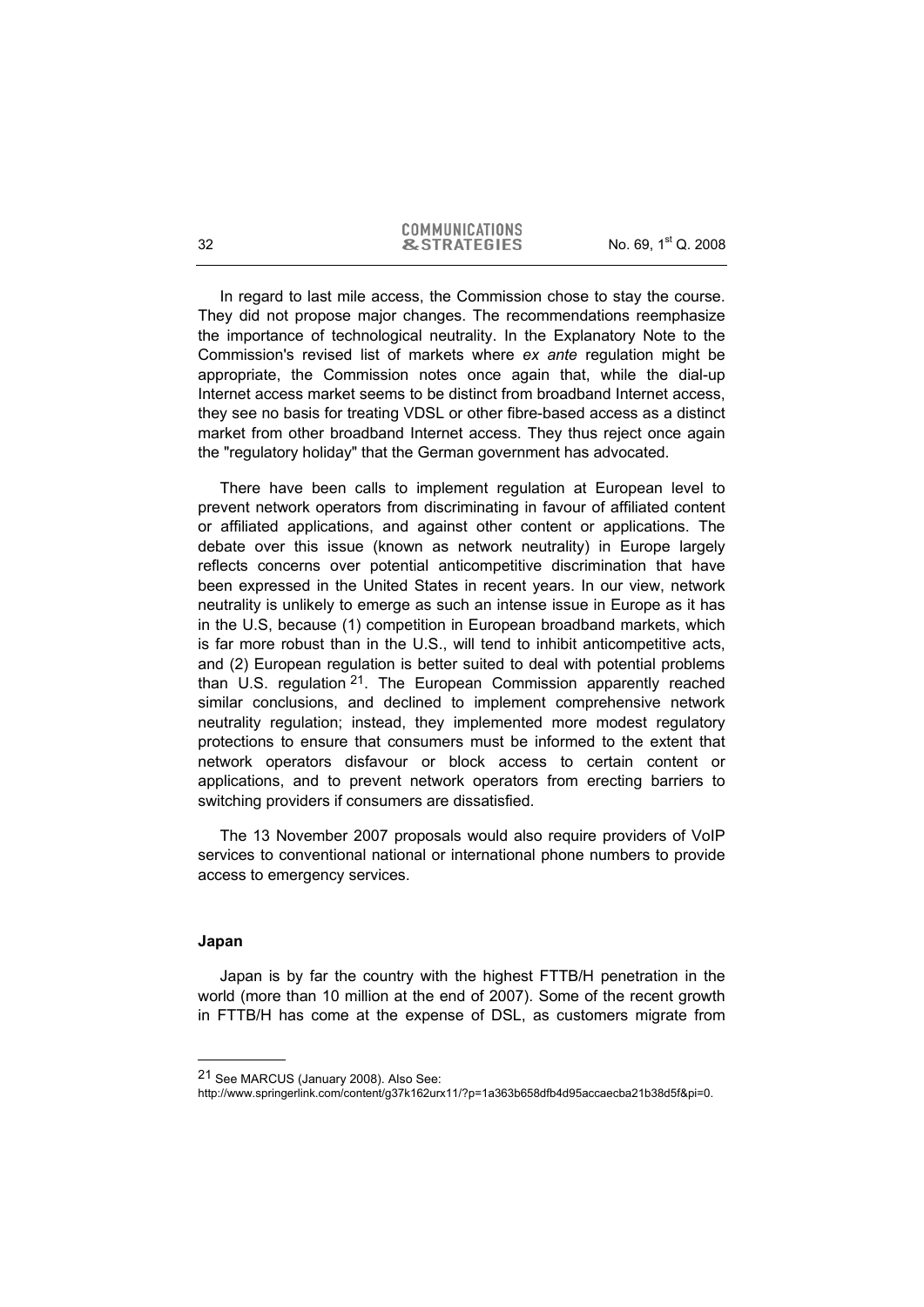"traditional" broadband to ultra-high-speed FTTB/H. DSL still is the most important access technology; however, for the largest operator, fibre-optic networks have overtaken ADSL lines as NTT's most popular broadband internet access method. ADSL subscribers fell for the first time since the introduction of ADSL in 2000, down 360,000 in 2006 to 5.32 million. Meanwhile, during the same period, 2.66 million fibre-optic users were added.

In Japan, many players are active in the field of providing FTTB/H access services to end users. It is not only carriers (NTT-East, NTT-West, and KDDI), but also electric power companies, cable television operators, content providers, municipal and regional governments, and ISPs (Yahoo! Broadband being a conspicuous example of this last category). Japan has implemented fairly aggressive unbundling obligations for incumbent fibre; however, there are indications that most actual deployment is being built out by competitors on their own. Part of the dynamic of fibre deployment in Japan might also reflect the fact that aerial deployment is widely used for the fibre link to the end-user's building or home.

The Japanese Ministry of Internal Affairs and Communications (MIC) has initiated several studies relevant to regulatory responses to the emergence of NGN, one dealing with competition rules, and another with technical architecture.

The "Study Group on a Framework for Competition Rules to Address the Transition to IP-Based Networks" developed a framework for an interconnection and tariff policy, and issued its final report in September 2006 (MIC, 2006). They identified the preservation of fair competition as a key goal, particularly as network operators become more vertically integrated. They saw competitive and technological neutrality as vital, and sought to protect the interests of consumers through competition rules that are flexible, transparent and consistent.

They also advocated three key principles that are closely related to calls for wired and wireless network neutrality that have recently been in evidence in the U.S.: (1) IP-based networks should be accessible to users and easy to use, allowing access to content and application layers; (2) IP-based networks should be accessible and available to any terminal that meets the relevant technical standards, and should support end-to-end telecommunications; and (3) Users should be provided with equality of access to telecommunications and platform layers at a reasonable price.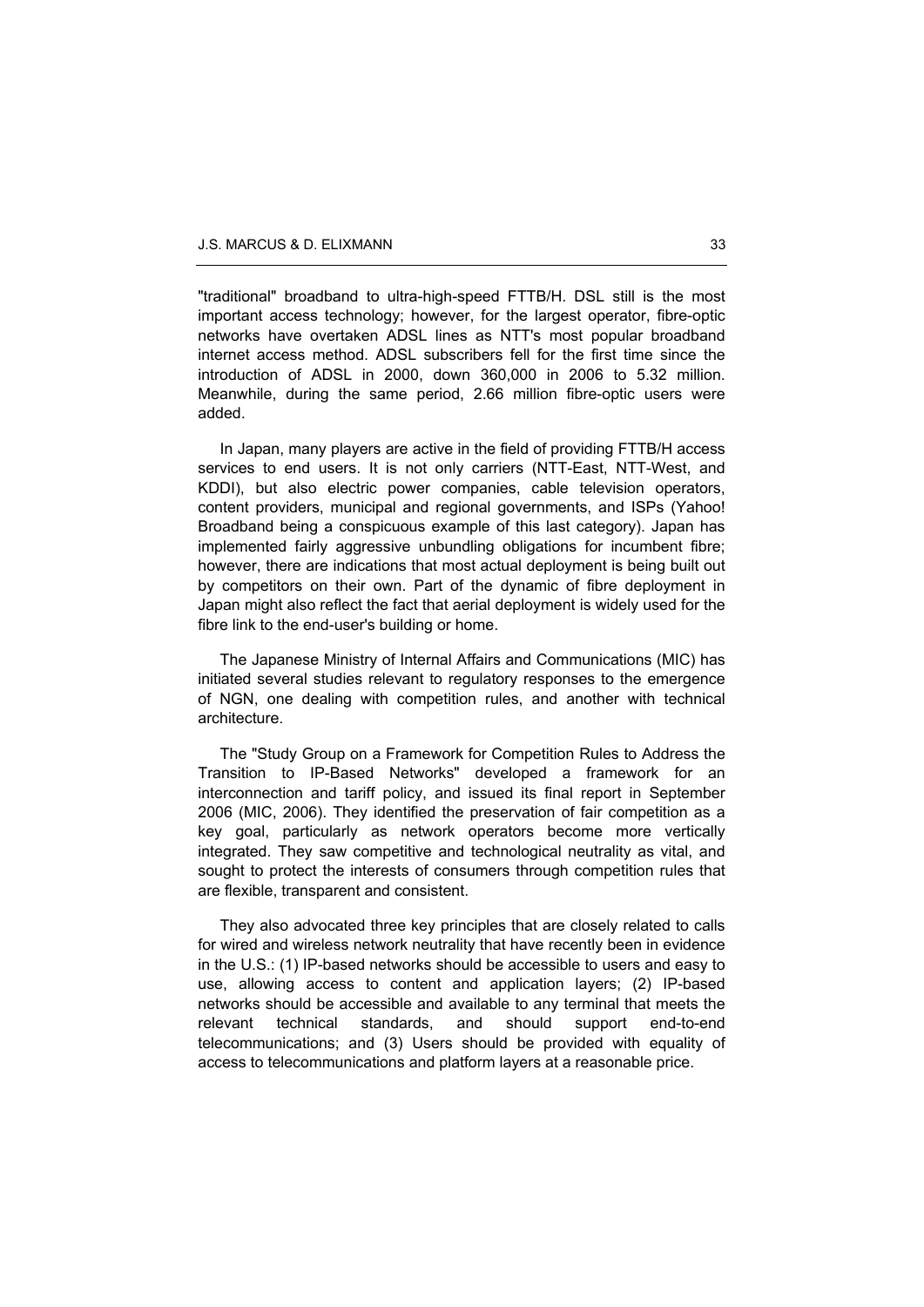The MIC has also convened a "Study Group on Network Architecture" (MIC, 2006). The group is to evaluate the technical evolution of NGNs, the socioeconomic implications, and the relationships to standards and to the overall research and development process.

#### **The United States**

It is rare to hear NGN discussed as such in the United States; however, the evolution of the access network as fibre migrates closer to the end-user is not much different from that in Europe or Japan. Consequently, it raises the same issues. The regulatory response, however, has been completely different. The United States FCC has withdrawn nearly all regulatory obligations on network access as regards not only fibre, but also wired copper broadband Internet access (MARCUS, 2005). A previously effective program of shared access has been withdrawn. The only remaining remedy relevant to broadband access is Local Loop Unbundling (LLU) for copper lines (not for fibre); unfortunately, as European experience has richly demonstrated, that is not enough to maintain a robust ladder of investment.

The FCC has claimed that the wholesale market for DSL and cable modem Internet access services was effective, and would remain so in the absence of regulation (FCC, 2005, especially paragraph 75). The FCC's own data flatly contradict this view, which show third party (CLEC) DSL declining to 3.1% of all DSL lines as of December 2006. The third party access provided by cable operators is negligible.

The U.S. is blessed with extensive cable television infrastructure, and the cable operators were heavily engaged in broadband access before the telephone incumbents; in consequence, the withdrawal of regulation has resulted, not in monopoly, but in a series of non-geographically overlapping duopolies. The results must be viewed as mixed at best. The U.S. has seen strong investment in fibre access by incumbents, and steady improvements in cable plant, but negligible investment (or disinvestment) on the part of competitors. Broadband penetration and the price/performance of offers are reasonable, but probably nowhere near what might have been expected given the ubiquity of cable television and the enormous head start that the U.S. once had.

Numbering has been a fairly minor issue in the United States, largely because termination rates for geographic, non-geographic and mobile numbers are not markedly different from one another. This is largely a result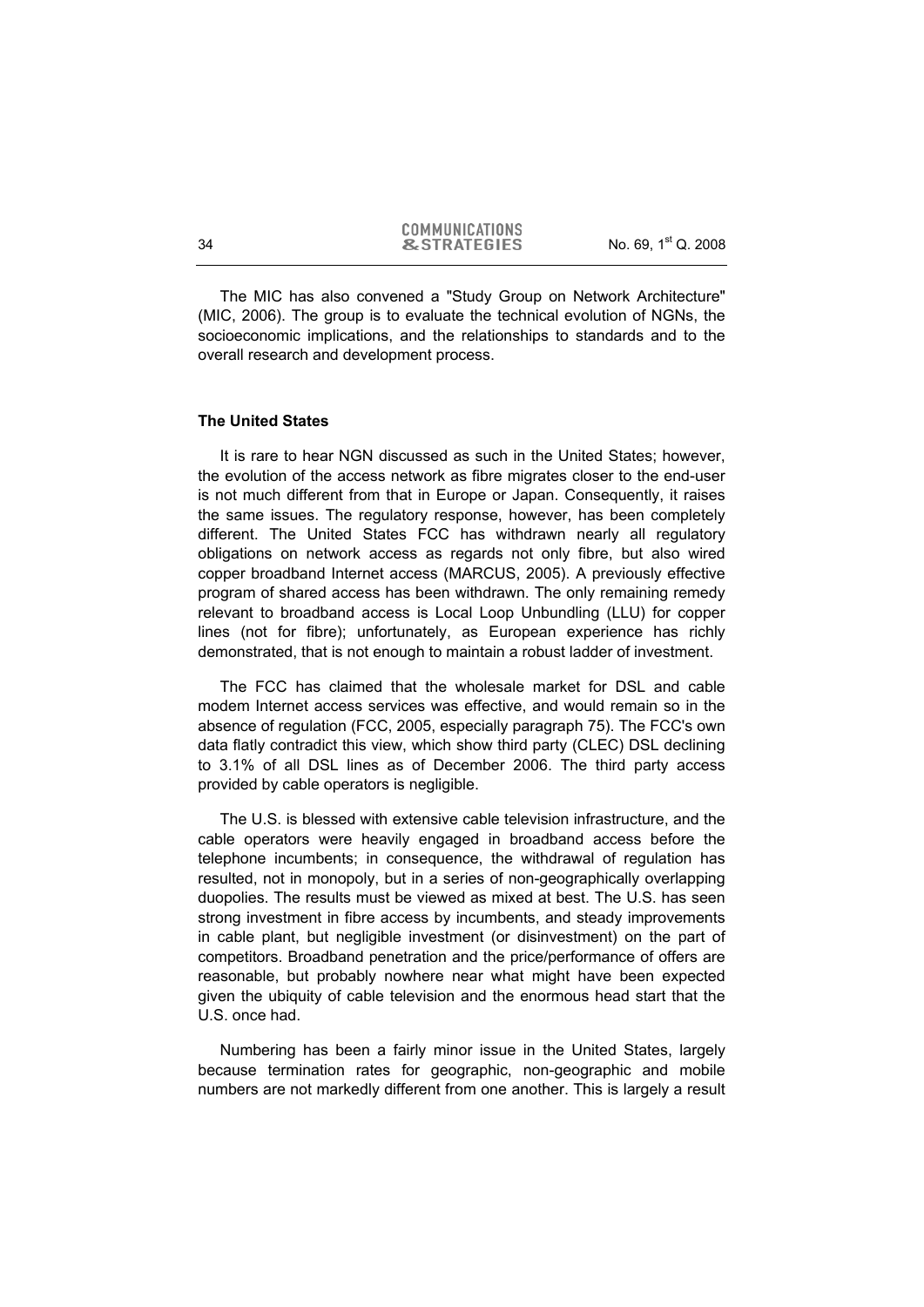of efficient U.S. voice telephony interconnection arrangements, which preclude large asymmetries in the wholesale price for terminating a voice telephone call. Geographic numbers are only loosely tied to a geographic area, or for that matter to the United States.

# **Similarities and differences**

Both differences and similarities are visible in the regulatory outcomes among the countries that we have reviewed. The differences are conditioned primarily on differences in market evolution. Differences in regulatory style, and in the degree of government ownership of the incumbent, have apparently also played a role. Nonetheless, a number of common threads emerge. It is helpful to begin by reviewing the differences in network evolution, starting with the access network and proceeding to the core network. In each country, issues of access and interconnection have played a key role, but access has been central to the access network, while interconnection has been a concern in the core.

#### **The access network**

The access network poses serious challenges to the regulator. Is it more important to stimulate investment, or to ensure competition? Are these goals compatible, or in conflict? Ensuring competition and choice, and avoiding restriction of competition, are largely viewed as demanding aggressive procompetitive regulation; however, it is recognized that this regulation may inhibit investment on the part of incumbents. It is not unusual to hear a European regulator lament that he or she would like to encourage investment, but not at the cost of re-monopolization of the network.

Most European regulators feel (as do the authors of this paper) that a simple withdrawal of regulation is not the most appropriate answer, not only because it risks restricting consumer choice and inhibiting competition, but also because it likely inhibits investments on the part of competitive entrants (which quantitatively are often just as significant as those made by incumbents).

VDSL tends to be the technology of choice in a number of countries, especially where there are short local loops from the street cabinet to the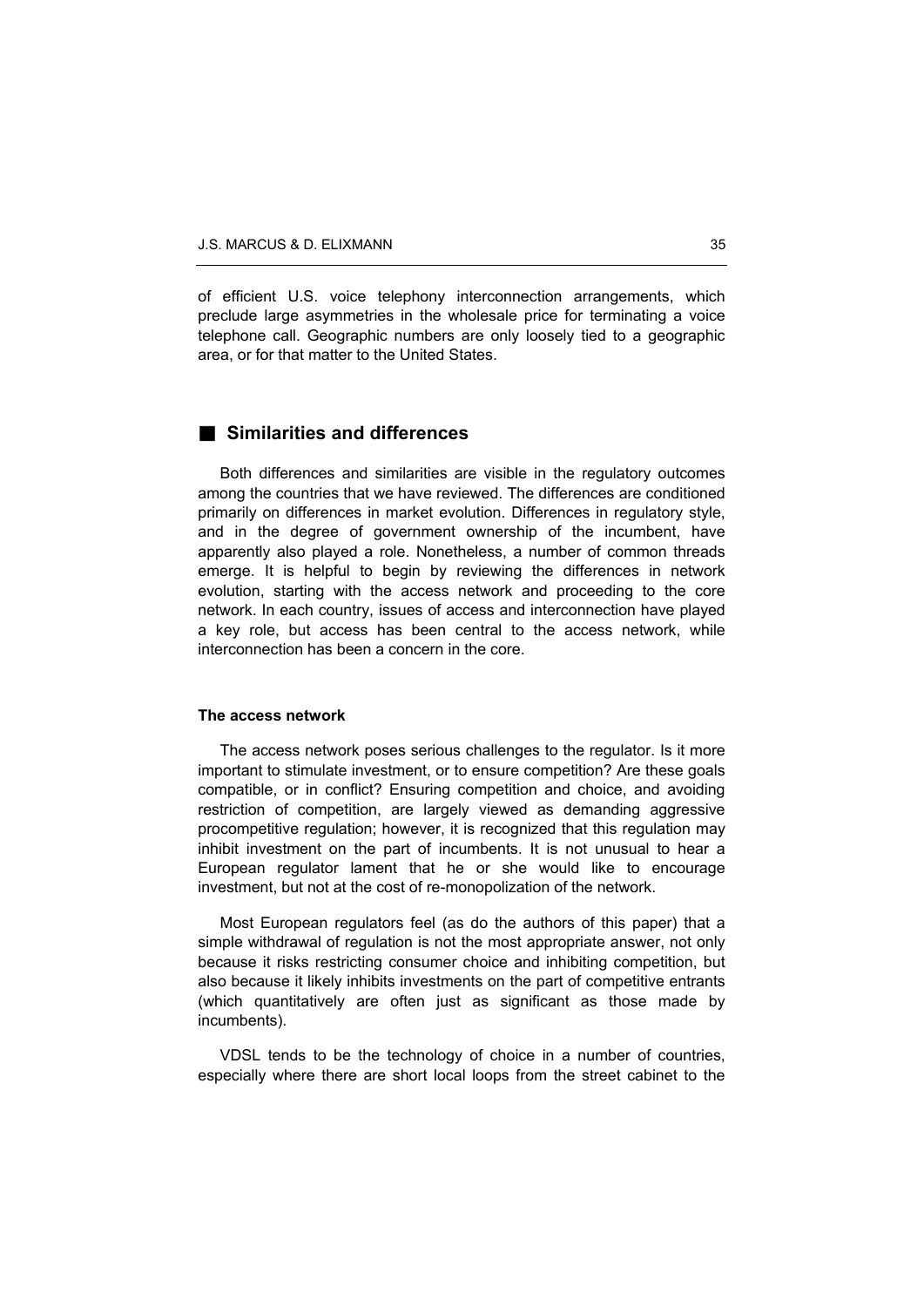customer premises. VDSL has been the access technology of choice in Germany and the Netherlands, but not in France or Japan. Japan has emphasized high end FTTB/FTTH solutions. France, largely as a result of rather long loop lengths, has focused on FTTB/FTTH solutions. The UK is effectively in a third category: BT is moving rapidly to modernize its core network, but relatively little is happening in the access network other than ongoing migration to more conventional broadband.

Access issues have been an intense topic of discussion in all of these countries. Deployment of FTTC/VDSL effectively relocates the Point of Interconnection from the Main Distribution Frame to the street cabinet, making unbundled access potentially much more difficult and costly. FTTH involves complex building wiring issues, and difficulties unbundling PON solutions. Unbundled access and shared access (but not necessarily bitstream access) consequently face substantial challenges in a VDSL and/or FTTB/H world.

The regulatory outcomes are as diverse as the inputs.

In the Netherlands, regulation of VDSL is still evolving, but it seems clear that the OPTA will insist that some effective portfolio of access modes (comprising access at the cabinet, access at the MDF, and bitstream access) equivalent to loop unbundling at the MDF will remain in effect.

In Japan, FTTB/H deployments are fully subject to unbundling requirements; however, it is unclear how effective the obligations have been in practice. Unbundling of copper and fibre in the backhaul network was hugely important to ADSL competition; FTTH, however, is often being rolled out by competitors in areas with high teledensity using the competitive operator's own dedicated facilities.

The German government chose in essence to deregulate VDSL facilities in order to encourage investment on the part of DTAG, and are consequently subject to infringement proceedings by the European Commission; the regulator has however attempted to find a more delicate balance, seeking to make access to ducts available to competitors, and thus to provide competitive access to the street cabinet in a different way.

In the UK, there has been much discussion of the role of public policy in promoting enhanced broadband access, but little actual deployment; however, the Ofcom/BT Functional Separation arrangements arguably address the problem in a different way, reducing BT's incentives to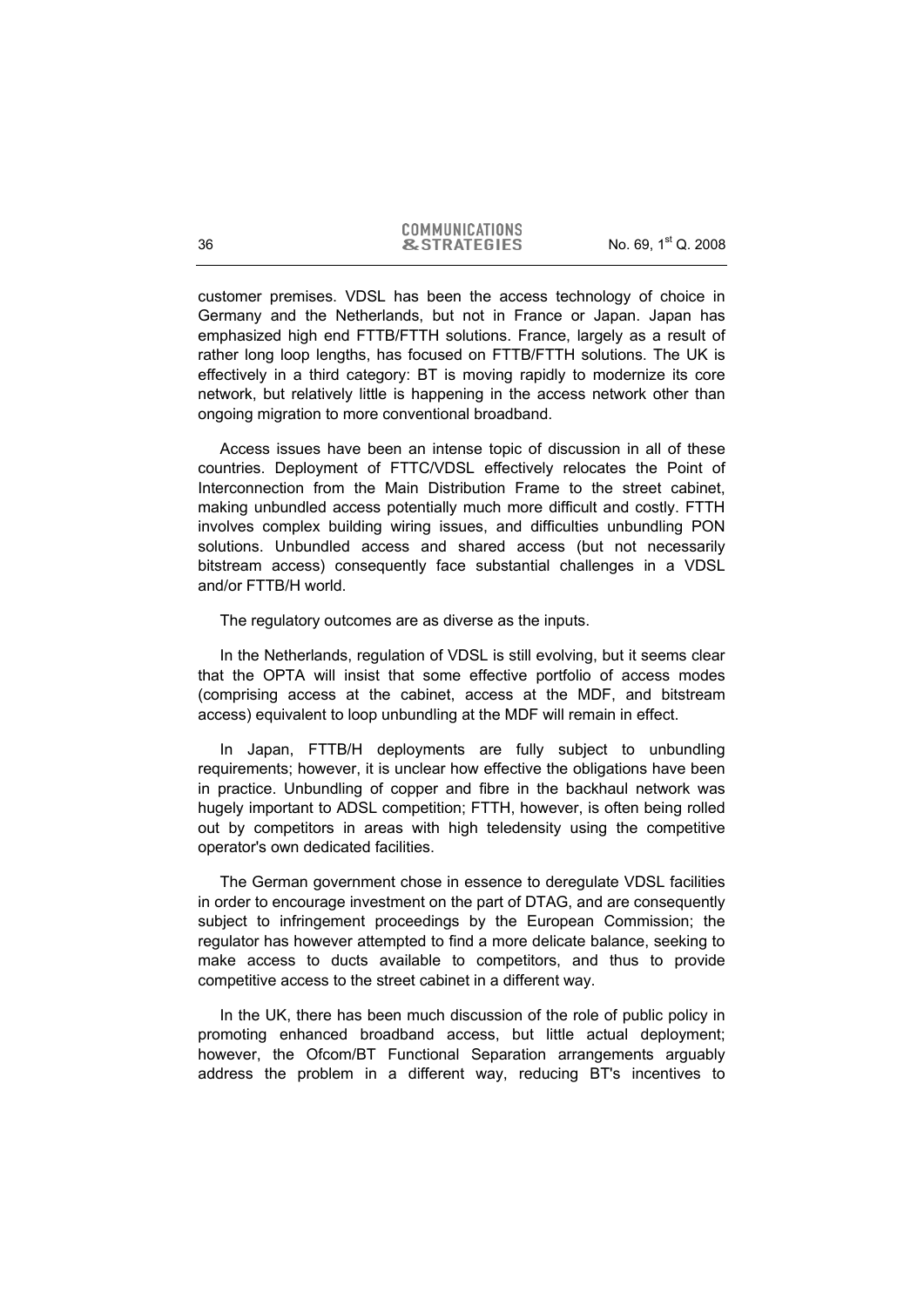discriminate against competitors. LLU has surged in the UK, perhaps as a result of Functional Separation. There has been much interest in Functional Separation in the past few years, but results to date are still preliminary.

In all of these countries there has been intense discussion of the location and number of Points of Interconnect (PoIs) associated with access, and the rapidity with which current PoIs could be phased out. It is generally recognized that the incumbent should not be obliged to maintain obsolete PoIs any longer than necessary, but that it is nonetheless important that there be appropriate consultation with competitors and that there be appropriate notice periods when PoIs are withdrawn by the incumbent.

Finally, in the U.S., there has been progressive withdrawal of procompetitive regulation, with the subsequent predictable collapse of third party competitors. This has stimulated investment by incumbents, but suppressed investment by competitors. There are few objective sources of analysis for the U.S., but our sense is that the net impact on overall welfare has been negative and substantial. The adverse consequences are mitigated somewhat by strong presence of cable television as a provider of broadband Internet access.

#### **The core network**

The NGN core network raises somewhat different challenges. At the top of the regulatory agenda have been issues of interconnection. It is generally accepted that wholesale payments based on Minutes of Use will make less and less sense in the fixed network going forward. They are only weakly correlated to real average incremental cost; the direction of termination or origination was largely irrelevant in the current network, and can be trivially manipulated; and there are measurement challenges and risks of gaming and arbitrage.

Voice services in the fixed network will be subject to intense competition from third party VoIP service providers. It is likely, however, that mobile interconnection arrangements for voice traffic will migrate more slowly to an IP basis than in the fixed network. Mobile operators derive far more wholesale revenue from interconnection than do their fixed counterparts, and also have far more ability to hinder the migration from switched voice to VoIP voice. The authors feel that current interconnection fees are much too high, especially for calls to mobile networks, and that they are inflating retail prices in ways unrelated to cost, and depressing use. The migration to IP has the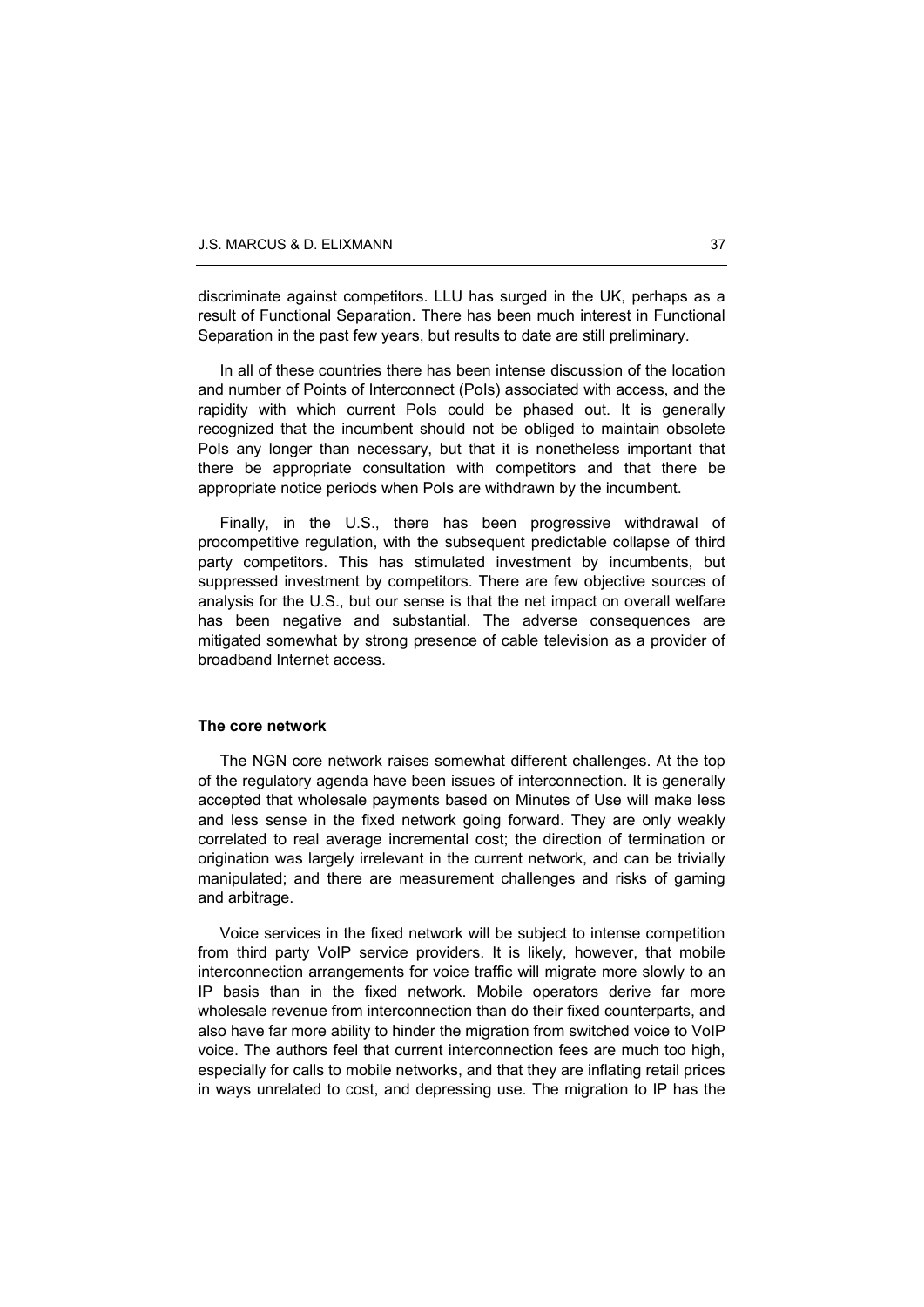potential to force changes to inefficient European arrangements, but fixed and mobile operators appear to be both willing and able to slow the natural network evolution. We see these trends as troubling (MARCUS, ELIXMANN *et al*., 2008).

There has been some tendency in the discussion, and also in the literature, to blur together the discussion of PoIs for access and for interconnection. The number of PoIs needed for IP-based interconnection is probably an order of magnitude less than the number of PoIs needed for access – probably somewhere between three and ten for a European Member State. Again, the incumbent should be able to migrate its PoIs over time, but with reasonable consultation with competitors and with appropriate notice periods.

In an IP-based network, the telephone numbering plan is not a matter of the network, but rather of the applications that run on top of the network. The change in the technical locus of numbering does not eliminate market power concerns; thus numbering will continue to be a critical issue.

Arrangements across Europe are highly diverse. Some Member States permit IP-based telephony service providers to use geographic numbers, some permit them to use non-geographic numbers, and some permit both. Some provide full flexibility in the use of geographic numbers, while others require a link to the area with which the geographic number is associated. This is an area where there are substantial opportunities to increase harmonisation across the European Union <sup>22</sup>.

# **Conclusions**

-

The deployment of NGN technology is increasingly becoming a market reality throughout the world. Technically, NGNs fundamentally change the architecture and the topology of the current electronic communications networks. They decouple the functionality associated with the transport, control, and provision of applications and services. This decoupling enables

<sup>&</sup>lt;sup>22</sup> Differences of the regulatory environment across Member States do play a crucial role also and in particular for pan-European VoIP business models inasmuch as they represent far reaching economic hurdles, thus, impeding market entry. See ELIXMANN, MARCUS & WERNICK (2008).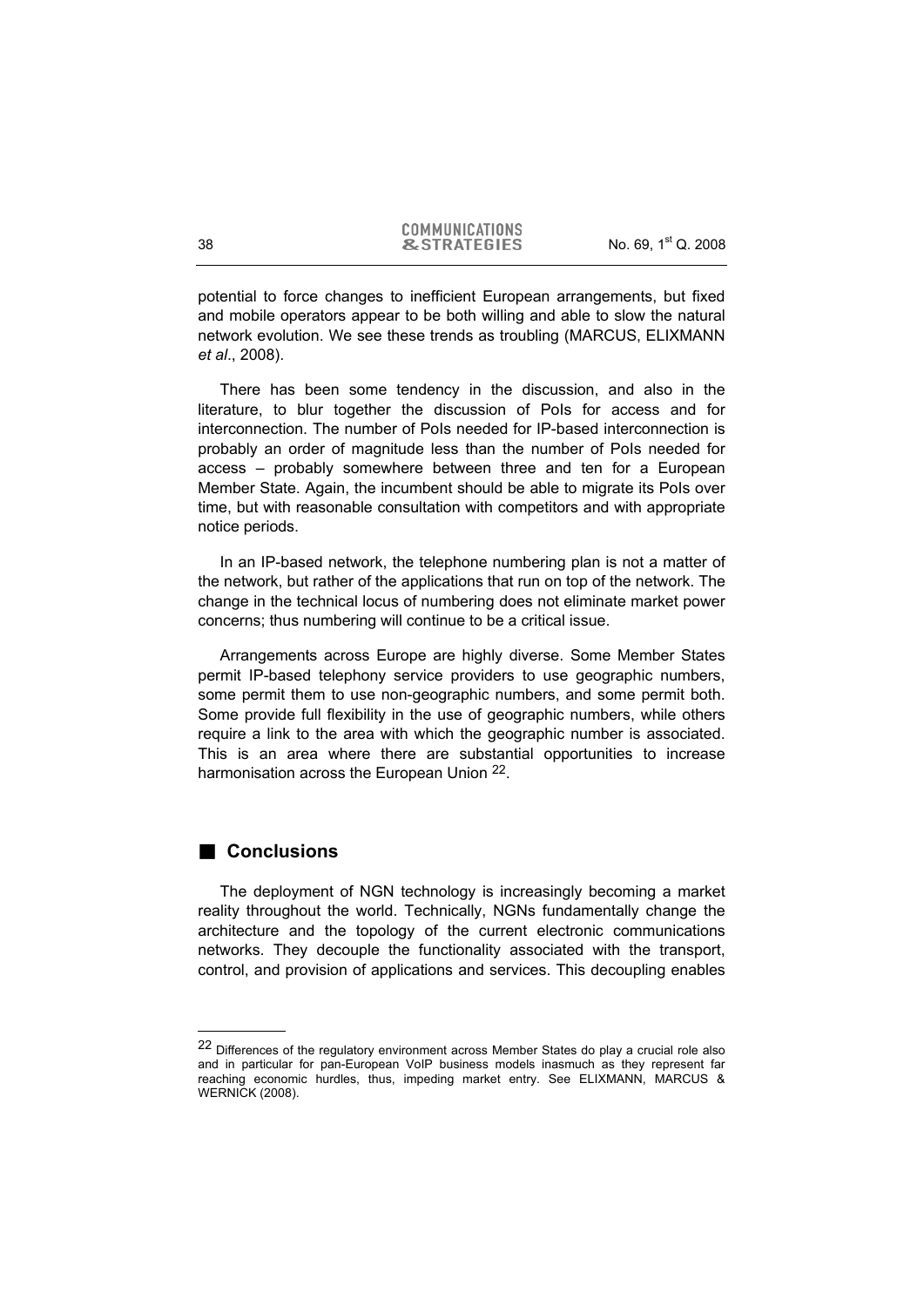a multitude of new business models to evolve that differ with regard to the degree of integration of transport, control, and service provision.

These changes introduce new possibilities for competition that could in time mitigate the need for certain kinds of regulation; at the same time, the migration to NGN raises new regulatory challenges. In the near to intermediate term, we do not expect regulation to wither away. The requirements for regulation due to the migration to NGN are notably different regarding for the NGN access network compared to the NGN core network.

In the access network, a regulatory response to last mile wired market power will continue to be appropriate in most geographic regions of most countries for the foreseeable future; however, the challenges posed to the implementation of loop unbundling by the migration to FTTC/VSDL and by FTTB/FTTH raise serious and as yet unresolved questions as to how this might best be achieved. Experimentation in different countries is likely to shed light as to whether some combination of access to street cabinets (subloop unbundling), access to rights of way, access to ducts, and/or access to building wiring might be sufficient to maintain the effectiveness of loop unbundling and shared access (as a ladder-of-investment complement to bitstream access). International comparative assessment in the years to come should also shed light as to the real costs and benefits of the radical deregulation practiced in the U.S.

Many issues impact the core network, but the most notable by far is interconnection. Given that the termination monopoly will persist, we feel once again that some degree of continued regulation will be necessary. The migration to NGN will place enormous strain on existing interconnection arrangements, and will make more obvious the distortions that are already inherent in interconnection arrangements in most countries. Also, existing call termination rates are at inefficiently high levels (MARCUS, ELIXMANN *et al*., 2008).

Migration to NGN will be carried out gradually. For an extended period, which could easily exceed ten years, old circuit switched networks will coexist with new packet-based infrastructures. Thus, a crucial task for regulation is to set appropriate incentives and to avoid distortions during the migration period. Challenges that have already emerged include how long to maintain regulated access to locations that the incumbent would like to phase out, and how to establish an appropriate glide path for price regulation during the migration. Reasonably good solutions have appeared in a number of countries, but issues will surely continue to arise.